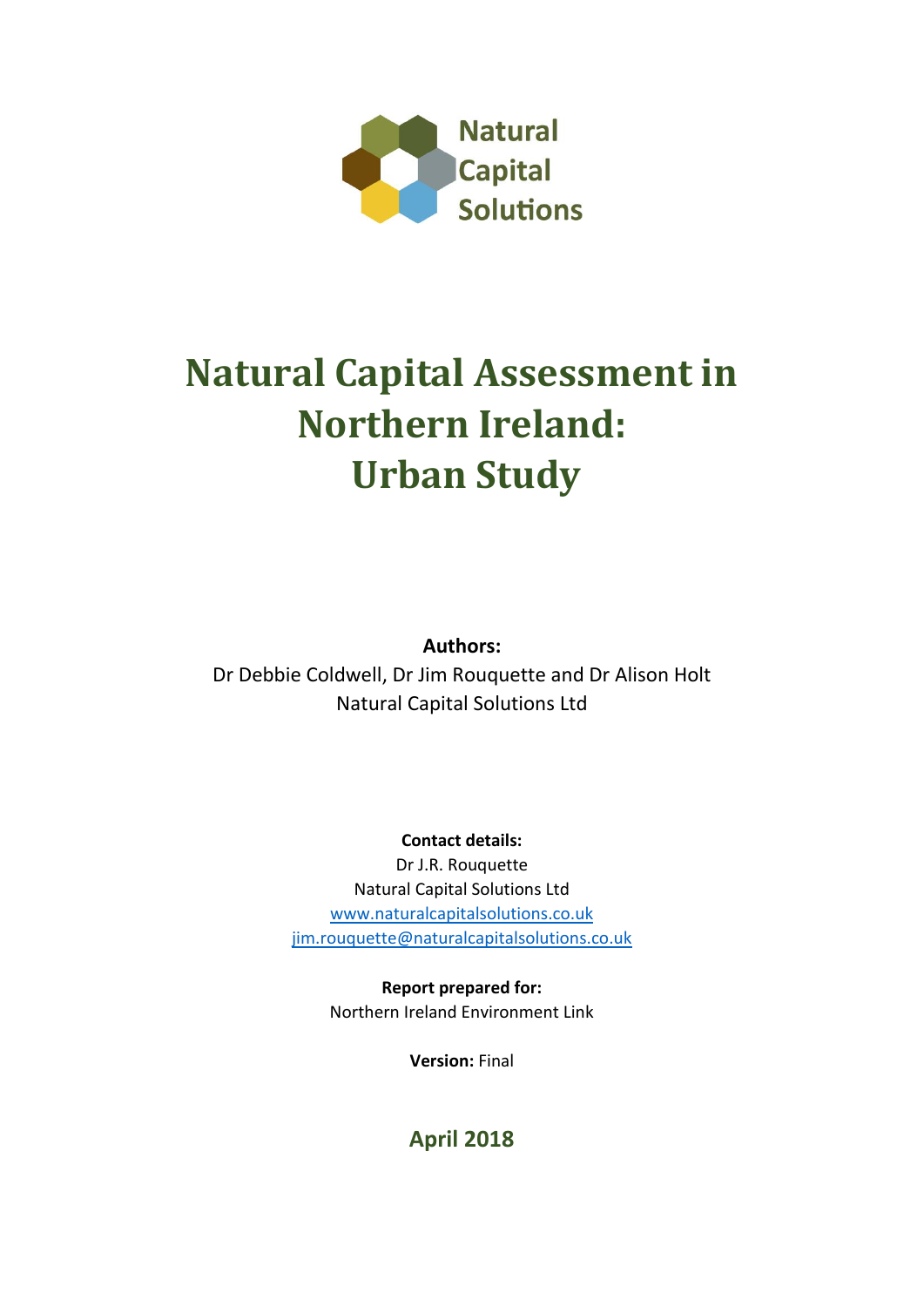# <span id="page-1-0"></span>**Executive summary**

The breadth and the value of the benefits that natural capital delivers to people is increasingly being recognised in policy throughout the UK. The UK Government's recent *25 Year Plan to Improve the Environment* has shown a commitment to a more joined up approach to environmental management and it is hoped that these ideas will be taken up in Northern Ireland. In Northern Ireland, the concepts of natural capital, ecosystem services and the ecosystem approach are at the heart of conservation policy, and feature in planning policy for delivering sustainable development. However, the challenge is to demonstrate how natural capital approaches can work in practice so that they become an integral component of decision making.

This report presents a natural capital assessment of two urban sites in the Belfast area, Bog Meadows and Minnowburn, and was commissioned by Northern Ireland Environment Link. Using a natural capital accounting framework, the assessments aimed to identify and assess existing natural capital assets (asset register), the flow of services from them (physical flow account), and the monetary value of the resultant benefits (monetary flow account). The net ecosystem service benefits were then established, taking into account the costs of maintaining the natural capital assets (natural capital balance sheet).

Bog Meadows, a remnant of once extensive wetlands, is a 19 ha nature reserve situated 1.5 miles south-west of Belfast City Centre. It is a Local Nature Reserve and an important recreational resource with good public access and a wide variety of users, in an area of high social deprivation. The asset register shows a variety of habitats, predominantly grazed unimproved grassland, reedbeds and wet woodland. A qualitative assessment showed the broad range of services provided by this site, with water quality and water flow regulation services, and cultural services such as recreation, educational and aesthetic values being particularly important. The physical and monetary flow accounts show that the services of greatest value are physical health, and recreational value. These are estimated to provide annual benefits worth £459,000 and £372,000 respectively. The small area of woodland at the site meant that timber/woodfuel production, carbon sequestration and air pollution regulation rates were low. Agricultural production and associated greenhouse gas emissions were also small. Overall, the total cost associated with maintaining the natural capital assets of Bog Meadows was low (£19,400 per year), compared to the total ecosystem service benefits that it provides (£842,000 per year). The natural capital account showed that Bog Meadows is providing net benefits worth £26.3M over 50 years.

Minnowburn is a c.52 ha National Trust site less than 5 miles south-west of the centre of Belfast. It receives a considerable number of local visitors (145,000 visits recorded each year), and contains habitats of national importance for biodiversity. The asset register shows a significant area of the site is broadleaf woodland, with grazed improved grassland, and smaller areas of lowland meadow. As with Bog Meadows the qualitative assessment shows a broad range of ecosystem services are provided by this site, with moderate levels of food and fuel production. The site is moderately important for the delivery of regulating services such as carbon sequestration, air quality regulation and local climate regulation due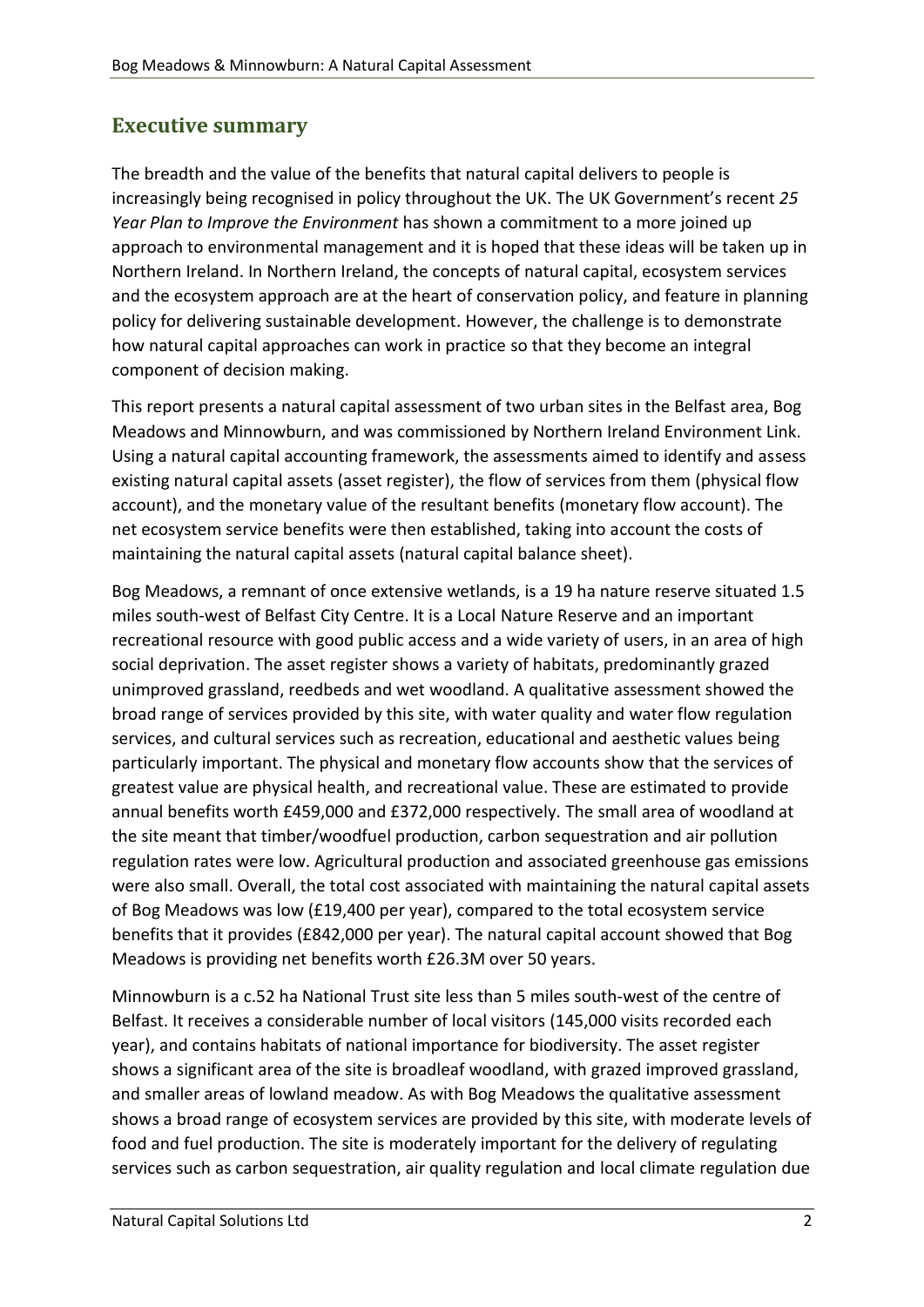to the woodland area, and of high importance for cultural services like aesthetics and recreation. The physical and monetary flow accounts again show physical health and recreation to be the services of greatest value and are providing even greater benefits than at Bog Meadows, worth £1.8M and £0.9M respectively each year. The woodland at the site meant that timber/woodfuel production (£2,200 annual benefits), carbon sequestration (£9,500) and air pollution regulation (£32,400) were of higher value than at Bog Meadows, although still far lower than physical health and recreation. Agricultural production was in deficit and associated greenhouse gas emissions were a cost to society, but the site is a net sequester of carbon (more carbon is captured by woodland at the site than emitted by agricultural activities). Overall the total cost associated with maintaining the natural capital assets of Minnowburn was low (£40,900 per year), compared to the total ecosystem service benefits that it provides (£2.7M). The natural capital account showed that Minnowburn is delivering net benefits worth £89.1M over a 50-year period.

This assessment has shown that the natural capital accounting approach can be successfully applied to urban sites in Northern Ireland. Both accounts show that the sites are providing significant goods and services to society, and these are 50-80 times higher than the costs of maintaining the sites. The benefits are, however, all in the form of external values (public goods) rather than private values that could be gained by the land owners, and income for these sites does not cover costs. Natural capital accounting is useful at highlighting the value of the natural environment, which may otherwise remain hidden. It is hoped that the application of Natural Capital accounts will be used to inform decision making and that the case studies described here can be used to demonstrate best practice, and to showcase the importance of natural capital in Northern Ireland.

There are a number of ways that this work can be built upon to inform decision-making and progress natural capital policy in Northern Ireland. It is recommended that a new policy framework is developed to encourage the wider use of natural capital approaches, including assessment and accounting, and that such approaches are required for all major development and investment decisions in Northern Ireland. Natural capital approaches should be integrated into Strategic Planning, Local Development Plans and Environmental Impact Assessments (EIAs) as an integral component of decision making.

<span id="page-2-0"></span>In addition, natural capital accounts should be developed for a broader range of sites in Northern Ireland to highlight the benefits of this approach in different contexts. Mapping of ecosystem services and habitat opportunities would identify areas with high and low provision of, and demand for, services. It would reveal areas where natural capital could be improved through the creation and restoration of habitats, showing areas that should be protected, and areas that would be most suitable for development. This could lead to the development of investment strategies and plans for important locations, which would establish a compelling business case for natural capital investment.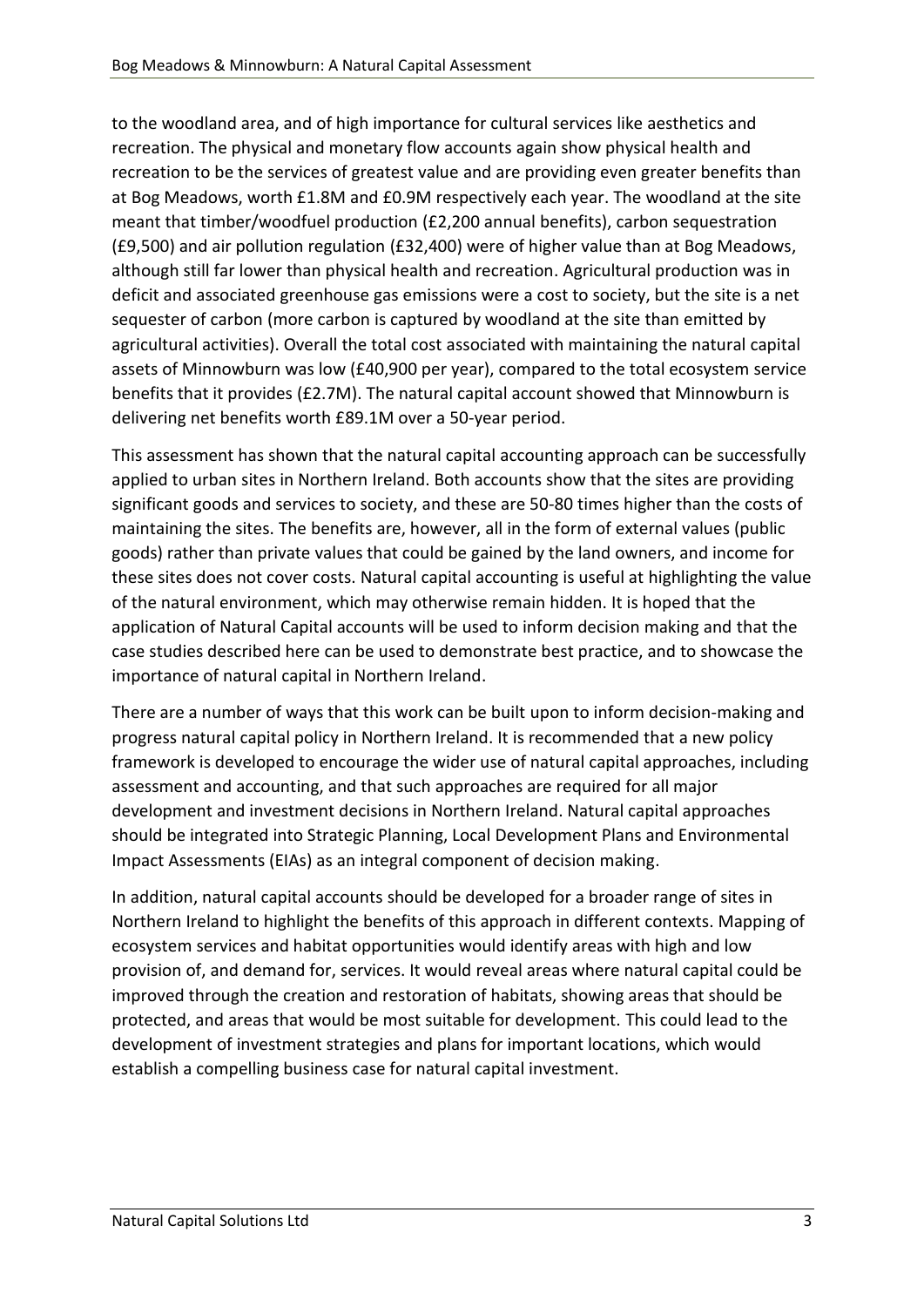# **Contents**

| 1.  |                                                                               |
|-----|-------------------------------------------------------------------------------|
| 1.1 |                                                                               |
| 1.2 |                                                                               |
| 1.3 |                                                                               |
| 2.  |                                                                               |
| 3.  |                                                                               |
| 4.  |                                                                               |
| 4.1 |                                                                               |
| 4.2 |                                                                               |
| 4.3 |                                                                               |
| 4.4 |                                                                               |
| 4.5 |                                                                               |
| 5.  |                                                                               |
| 5.1 |                                                                               |
| 5.2 |                                                                               |
| 5.3 |                                                                               |
| 5.4 |                                                                               |
| 5.5 |                                                                               |
| 6.  |                                                                               |
| 6.1 |                                                                               |
| 6.2 |                                                                               |
| 6.3 | Recommendations for progressing natural capital policy in Northern Ireland 25 |
|     |                                                                               |
|     |                                                                               |
|     |                                                                               |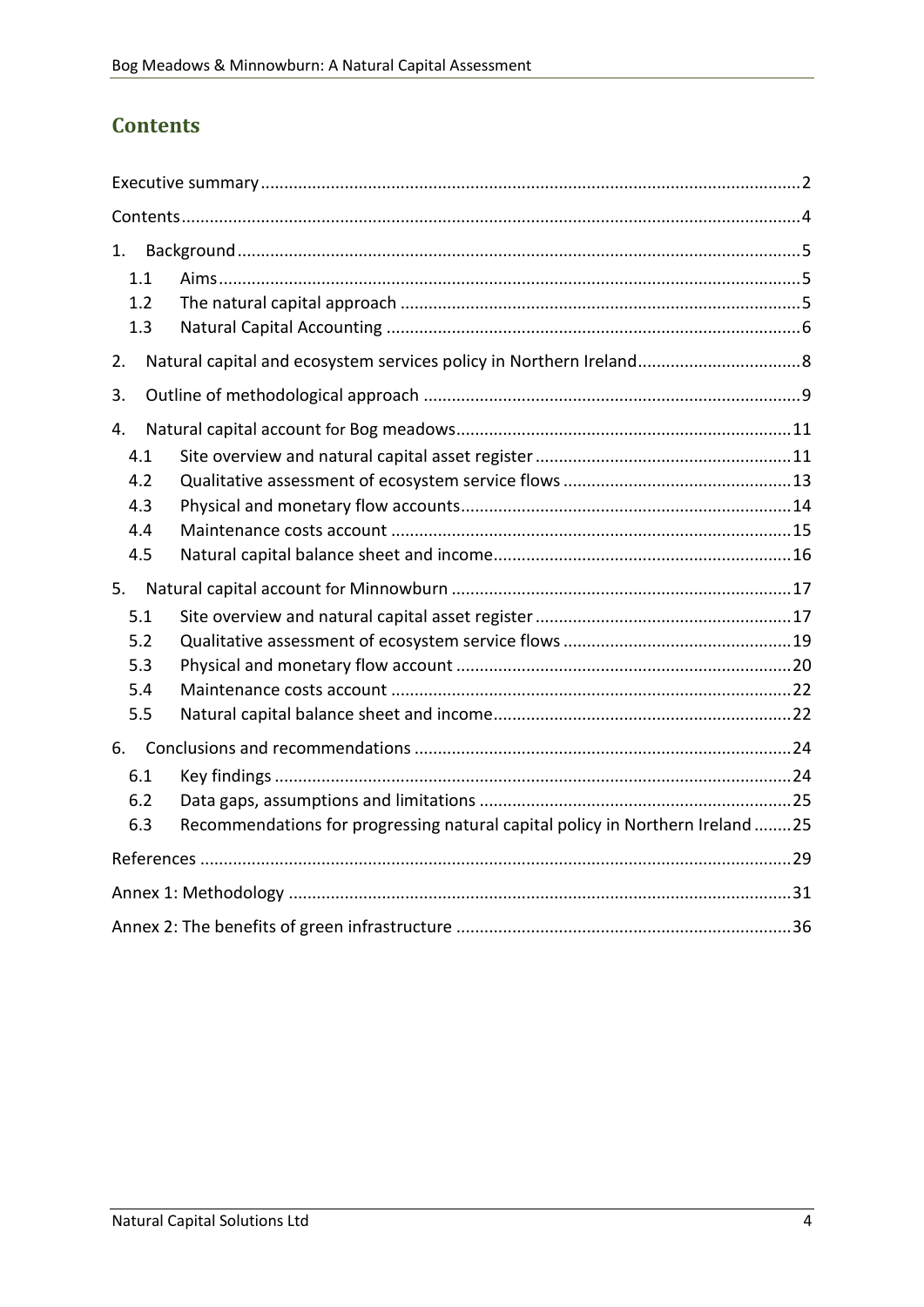# <span id="page-4-0"></span>**1. Background**

## <span id="page-4-1"></span>**1.1 Aims**

Natural Capital Solutions were commissioned by Northern Ireland Environment Link (NIEL) to undertake a natural capital assessment of two urban sites in the Belfast area, Bog Meadows and Minnowburn. The assessments identify and assess the existing natural capital stocks, the flow of services derived from this natural capital, and their value to society. These benefits are then compared to ongoing maintenance costs using a natural capital accounting framework. General principles regarding the role and approach to natural capital are provided, alongside recommendations on how to progress natural capital policy and develop the evidence base in Northern Ireland.

## <span id="page-4-2"></span>**1.2 The natural capital approach**

The natural environment underpins our well-being and economic prosperity, providing multiple benefits to society, and yet it is consistently undervalued in decision-making. Natural capital is defined as "*..elements of nature that directly or indirectly produce value or benefits to people, including ecosystems, species, freshwater, land, minerals, the air and oceans, as well as natural processes and functions"* (Natural Capital Committee 2014). These benefits (often referred to as ecosystem services) include food production, regulation of flooding and climate, pollination of crops, and cultural benefits such as aesthetic value and recreational opportunities (Figure 1).



**Figure 1:** Key types of ecosystem services (based on MA 2005)

Another similar term that is commonly used is the *Ecosystem Approach*.This was defined by the Convention on Biological Diversity (CBD) as: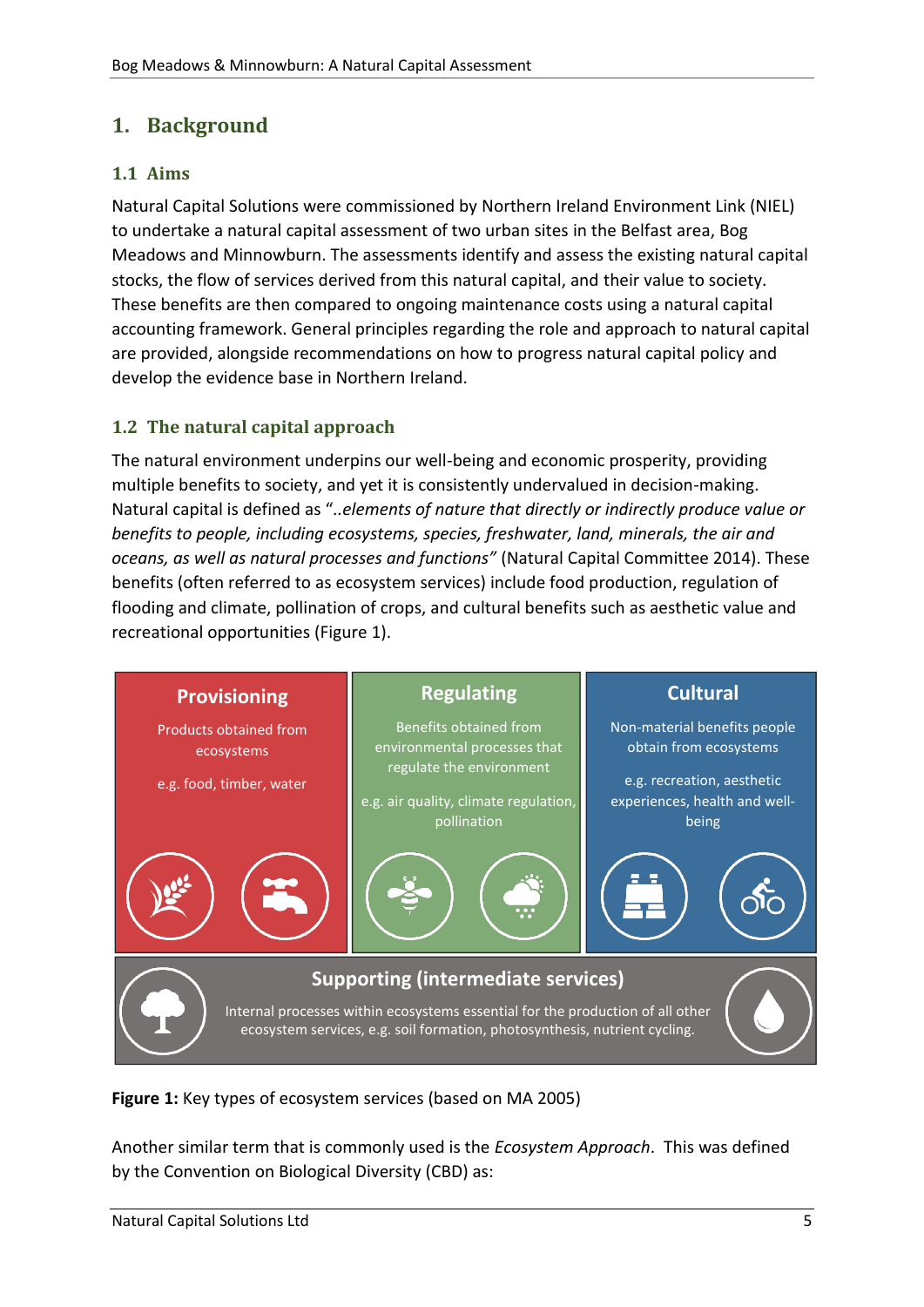#### *"…. a strategy for the integrated management of land, water and living resources that promotes conservation and sustainable use in an equitable way"*

The ecosystem approach is a broader framework than ecosystem services, although ecosystem services do form part of the approach. Its ethos is natural resource management that is sustainable, holistic and involves people. It shares similarities with the goals of sustainable development. Twelve key principles have been defined and can be viewed on the CBD website.

The concept of natural capital and its associated approaches can be used to understand the natural capital assets of an area or organisation. Through a natural capital assessment, it is possible to understand the extent and condition of those assets, so the number and the flow of ecosystem service benefits from those assets can be established. These benefits can then be valued. Information on the condition and benefits derived from an asset enables better informed land management decisions to be made because of the transparency gained by recognising an asset's full, long term value. It provides an understanding of the consequences of land management change (whether that be a change from one type of natural habitat to another, or from natural habitats to, for example, hard engineering or housing developments) on the range of benefits that can be provided by a landscape. It can also highlight how specific changes can be tailored to enhance certain services or values, and how environmental change (e.g. climate change) may affect natural capital assets, their benefits and values. It can reveal the value of both public and private benefits that come from managing landscapes, and it is key to identifying trade-offs and synergies between different ecosystem services.

By taking a natural capital approach, Northern Ireland Environment Link (NIEL), the Department of Agriculture, Environment and Rural Affairs (DAERA) and the Economics of Nature Working Group (EoNWG) will be able to more accurately demonstrate the value of the natural environment, highlight critical assets that require protection or restoration, enable natural capital to be taken in to account more fully in decision making, and start to monitor losses and gains over time.

## <span id="page-5-0"></span>**1.3 Natural Capital Accounting**

A natural capital account measures and values the natural capital assets of an area, based on the flow of ecosystem services and associated benefits from those assets. The benefits are then compared to the costs (capital and operational expenditure), in the form of a balance sheet. General principles and methodology have been developed, such as the Principles of Natural Capital Accounting background paper (ONS 2017) and Corporate Natural Capital Counting Guidelines (Eftec RSPB & PWC 2015). According to ONS (2017): "*natural capital accounts are a series of interconnected accounts that provide a structured set of information relating to the stocks of natural capital and flows of services supplied by them*". A natural capital account is comprised of a number of different components, outlined below and illustrated in Figure 2:

• An extent and condition account (asset register) – the area, type and condition of natural capital assets.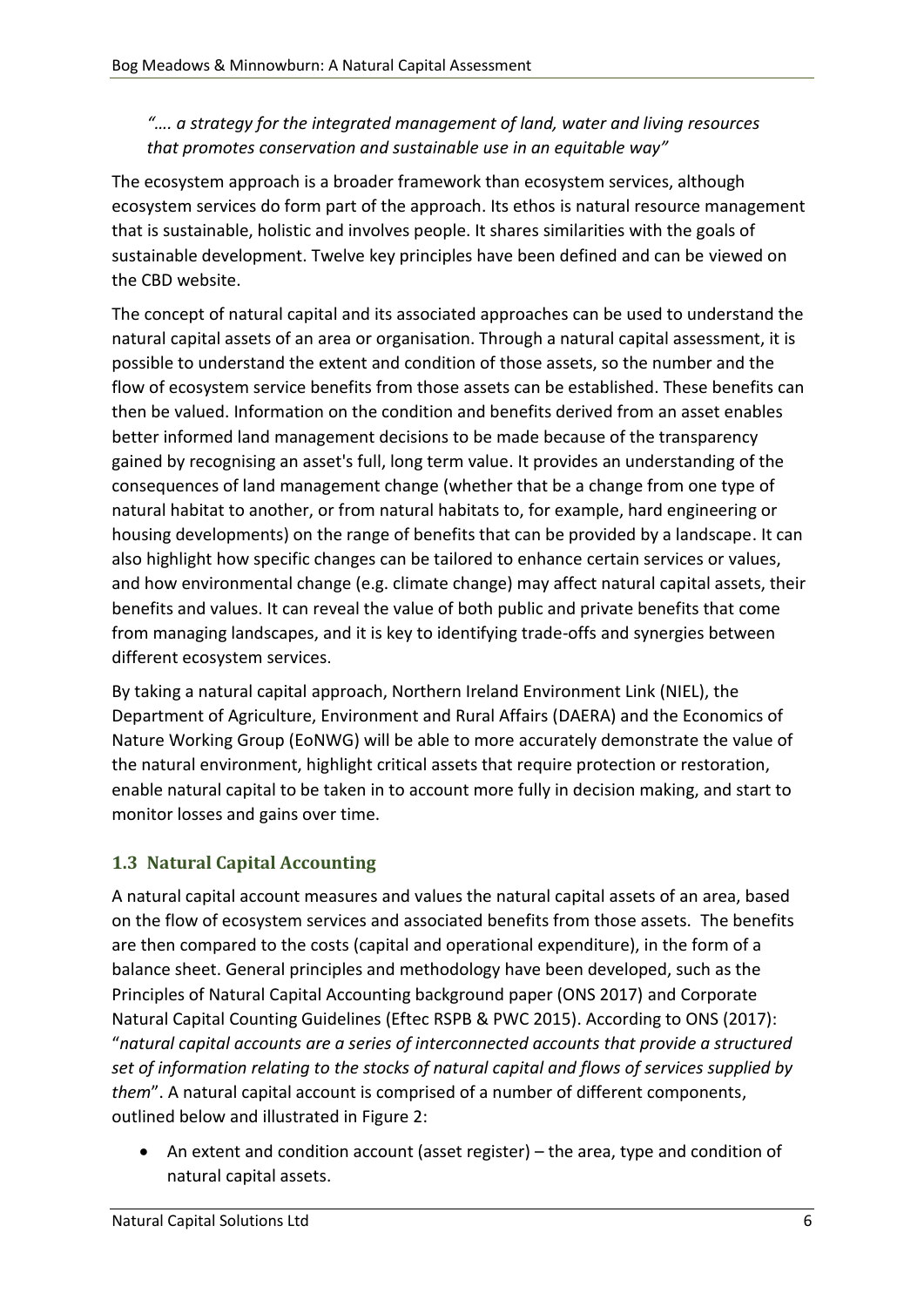- Physical flow account the biophysical annual flow of ecosystem services from the natural capital assets.
- Monetary flow account the monetary value of these benefits calculated per annum, together with the overall value of the asset over its lifetime (usually calculated over 50 years)
- Maintenance cost account the cost of current and future natural capital maintenance activities
- Natural capital balance sheet the value of the benefits derived from the natural capital assets are compared to the costs of maintaining those assets. Valuations are referred to as 'asset values' and the maintenance requirements as 'liabilities', following standard accounting terminology. In addition, two components of asset value are recognised: private value (benefits to the landowner or organisation) and external value (wider benefits to society).





<span id="page-6-0"></span>Natural capital accounts can be used to compare the benefits derived from existing natural capital assets with the costs required to maintain them (as demonstrated in this report). Once set up it can also be used to examine change over time from a baseline year, or can be used to determine the potential impact of a proposal or new investment.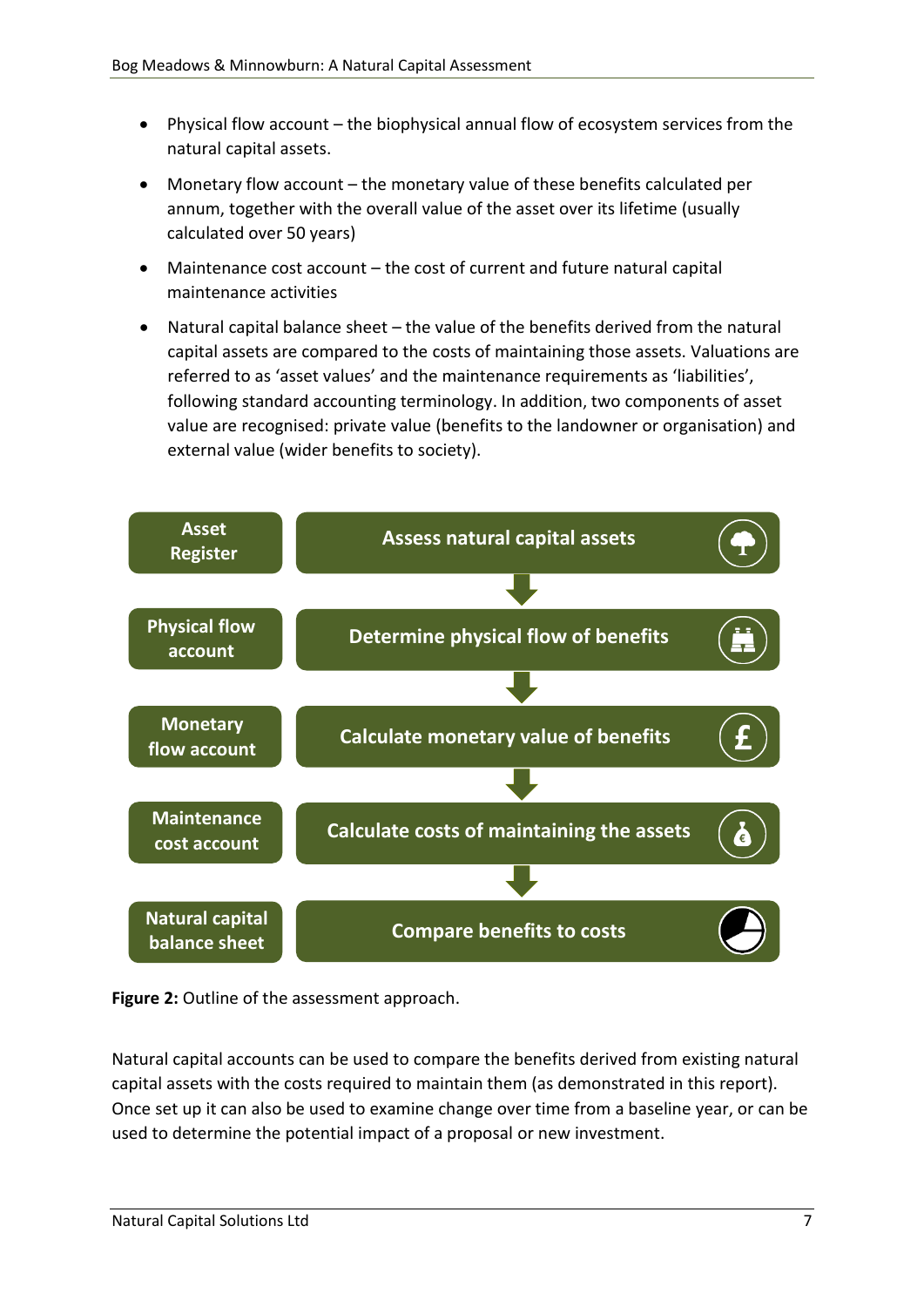# **2. Natural capital and ecosystem services policy in Northern Ireland**

The concepts and terminology of natural capital, ecosystem services and the Ecosystem Approach have been adopted by policy makers at international, UK and Northern Ireland Government levels. The primary challenge now is in applying these concepts, and this project is intended to inform adoption of the approach in practice. These ideas are very much at the heart of conservation policy in Northern Ireland, as evidenced by the document *Valuing Nature - Northern Ireland Biodiversity Strategy to 2020* (DOENI 2015a). The strategy highlights the importance of Northern Ireland's biodiversity, both in its own right and, in particular, for the delivery of goods and services on which people depend. The strategy recognises and outlines how the Ecosystems Approach will allow Northern Irelands' international obligations and local biodiversity targets to be met, at the same time as supporting society and the economy. The stated mission of the Northern Ireland Biodiversity Strategy is:

*"To make progress towards halting overall biodiversity loss, establish an ecosystem approach and help business and society in general have a greater understanding of the benefits that nature can bring to everyday life in Northern Ireland."* 

It is noted that the Strategy included an action to "*consider the outcome of the consultation on Biodiversity Offsetting carried out by Defra and decide on the way forward in Northern Ireland*". An assessment on the implementation of the Strategy (DAERA 2016) reported that DAERA officials are still (December 2016) considering the degree to which the concept might be applied in a Northern Ireland context.

In addition to the policies set out in the Biodiversity Strategy, the Wildlife and Natural Environment (Northern Ireland) Act 2011 introduced a statutory duty for all Government Departments and public-sector bodies to further the conservation of biodiversity.

Natural capital and ecosystem services concepts have also been inserted into planning policy. National planning policy in Northern Ireland is set out in the *Strategic Planning Policy Statement for Northern Ireland (SPPS): Planning for Sustainable Development* (DOENI 2015b). Sustainable development and improving well-being is at the heart of the SPPS and the importance of ecosystem services is specifically highlighted. Paragraphs 3.14-3.16 include the following statements:

*"…..The careful management, maintenance and enhancement of ecosystem services are therefore an integral part of sustainable development……Where appropriate, identifying the condition of ecosystems, the provision of services and their relationship to human well-being should be integrated into plan-making and decision-taking processes."*

The SPPS also contains a Core Planning Principle to design, manage, protect and provide strategic networks of greenspace in order to deliver a wide range of environmental and quality of life benefits.

Planning policy in NI is now being delivered by 11 new Local Authority Districts, who have a statutory duty to produce a Local Development Plan (LDP) for each area. These will include a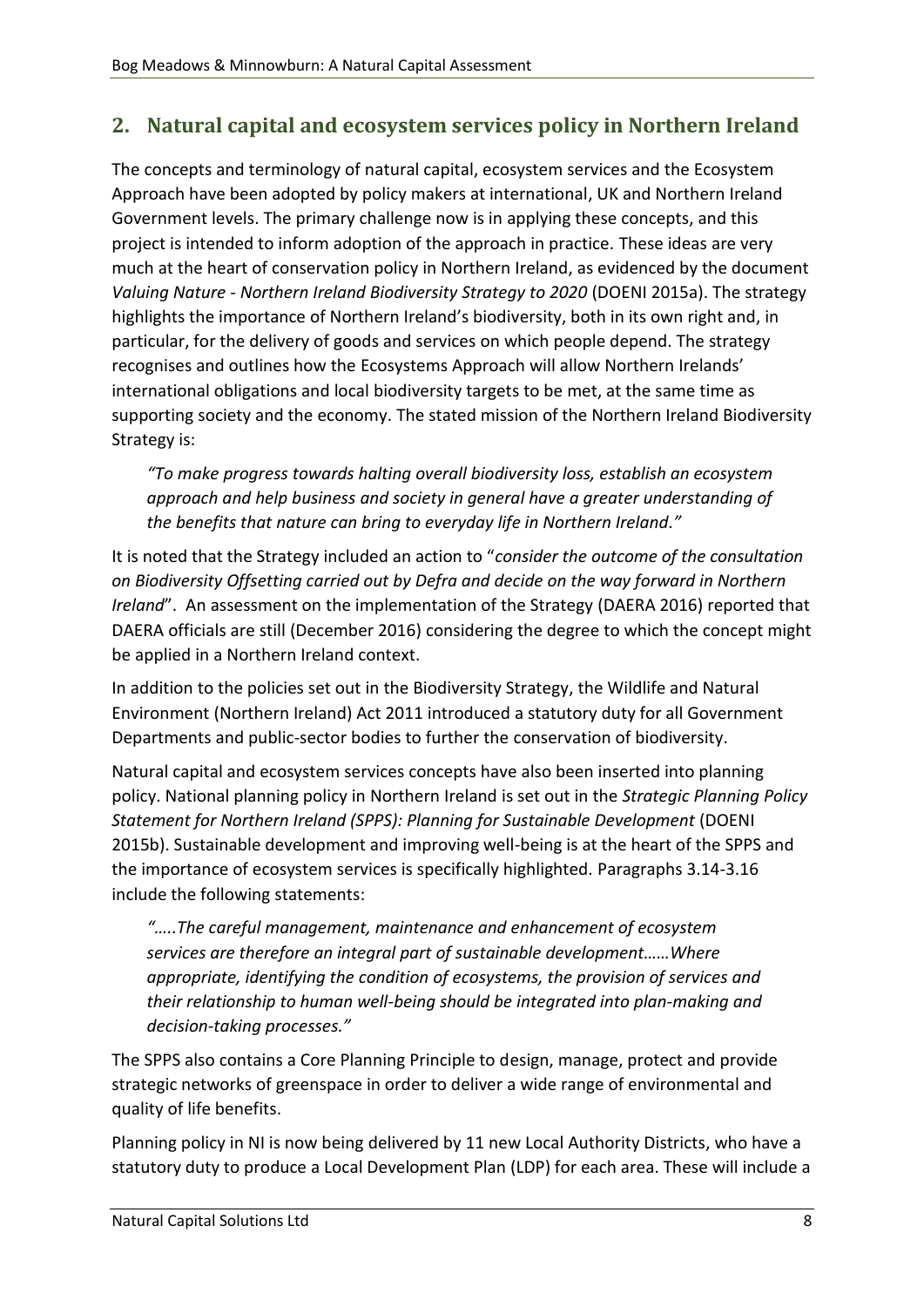Plan Strategy and a Local Policies Plan, which provide an opportunity to apply the concept by adopting the Natural Capital approach to planning. Both Bog Meadows and Minnowburn fall within the Belfast Local Authority District, although the LDP is still at an early stage of development.

In January 2018 the UK Government published "*A Green Future: Our 25 Year Plan to Improve the Environment*". The proposals apply only to England, but it is hoped that many of the ideas will be taken forward by the devolved administrations. The principles of natural capital are further embedded in the 25 year plan, alongside the requirement for environmental net gain in development, and a more joined up approach across policy areas.

The documents described above illustrate that the concepts of natural capital and ecosystem services have now been embedded in UK and NI environmental and development policies. In addition, the NI Government specifically refers to natural capital in its draft Programme for Government. The key challenge now is in implementing the approach and embedding it in working practices, so that it becomes an integral component of decision making. At present a number of different methods have been applied and there is not yet a consensus on best practice. Here we demonstrate one of the key approaches that can be applied, that of natural capital accounting, and the insights that can be gained from taking this approach. We also outline in Section 6.3, some recommendations for taking the natural capital and ecosystem services approach forward in Northern Ireland.

# <span id="page-8-0"></span>**3. Outline of methodological approach**

Full details of the methodology are provided in Annex 1, with a brief outline of the approach described here. We use the framework for corporate natural capital accounting (CNCA) developed by Eftec et al. (2015) for the Natural Capital Committee, and the ONS (2017) Principles of Natural Capital Accounting. The approach used, therefore, draws on the concepts of natural capital and economic valuation<sup>1</sup>. It also follows the broad approach to natural capital assessment outlined in "*How to do it: a natural capital workbook"* published by the Natural Capital Committee (2017).

The natural capital assets of the sites were first described and mapped. The condition of the habitats was determined by the site managers for each site, although this is not a formal condition assessment as required for designated sites. Key risks that could result in the assets not being in acceptable condition were also identified.

The natural capital assets identified at each site deliver a range of ecosystem services, which provide benefits to people. Those that can be quantified and valued were assessed in the physical and monetary flow accounts (below). However, there are still a number of ecosystem services that cannot be assessed in this way, hence a quantitative assessment (and a natural capital account) may not capture all the benefits provided by the site. A

1

 $1$  Economic valuation quantifies the benefits that people gain as a result of the consumption of goods and services. It is based on welfare or well-being concepts where policy aims to maximise the welfare of society. The economic value of ecosystem services can be measured within the framework of 'total economic value' (TEV) (Defra 2007).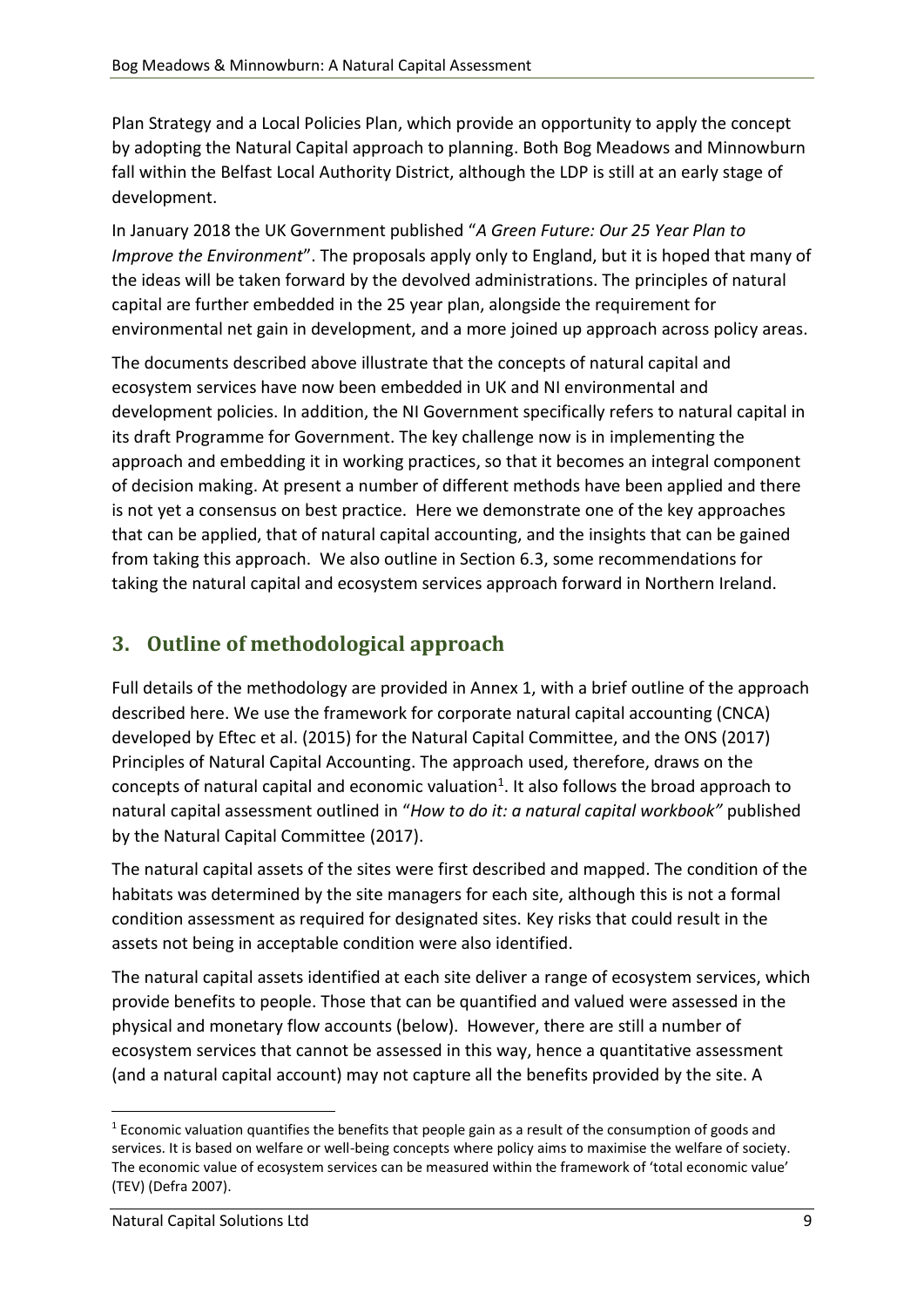qualitative assessment was, therefore, conducted and is useful both as a summary, and to provide a more comprehensive overview of the benefits provided by the natural resources in each area. It is also useful at drawing attention to key services and highlighting those that should be the focus of more detailed assessments. To do this, each ecosystem service was simply scored on a scale from 0-3, based on an expert assessment of the provision of each service at each site, determined using general principles and any data available. Note that these scores were separate to, and not used in, the calculation of the physical flows and monetised benefits of services used in the natural capital account.

Next, indicators were used to measure the physical flow and monetary value of a number of ecosystem services. The services assessed are summarised in Table 1 and discussed in more detail in Annex 1. Annual values were calculated for each service, as well as the present value (PV) of each service, which calculates the value of the flow of benefits over a 50 year period, using discount rates from the HM Treasury (2018), and the ONS (2014). All prices used are for 2018, or converted to 2018 prices using the latest HM Treasury GDP deflator series, to allow the comparison of annual flows. The estimated value of the benefits provided by the sites and the costs of maintaining them in present value terms were calculated and are summarised in a natural capital balance sheet giving the total net natural capital assets value.

Local data were used for the majority of indicators, with English or UK averages used when data were not available. A range of assumptions have been made in assessing the physical flows of ecosystem services, in the valuation of those flows as well as when using discounting and calculating present values. These assumptions are outlined when describing the methodology for the assessment and valuation of each ecosystem service.

| <b>Ecosystem service</b>                            | <b>Physical flow</b>                       | <b>Valuation</b>                                            |
|-----------------------------------------------------|--------------------------------------------|-------------------------------------------------------------|
| <b>Carbon sequestration</b>                         | Quantity of CO <sub>2</sub><br>sequestered | $E$ /tonne of CO <sub>2</sub>                               |
| Timber/woodfuel production                          | $m^3/ha$                                   | $E/m^3$ /year                                               |
| Air quality regulation                              | Tonnes of $PM_{10}$ and $SO_2$<br>absorbed | $E$ /tonne of PM <sub>10</sub> and<br>SO <sub>2</sub> /year |
| <b>Agricultural production</b>                      | Ha                                         | £/ha/year                                                   |
| <b>Greenhouse gas emissions</b><br>from agriculture | GHG/ha                                     | £/ha/year                                                   |
| <b>Recreation</b>                                   | Number of visits                           | Recreational<br>value/visit/year                            |
| Health & well-being (QALYs)                         | Active visits                              | £/QALY/year                                                 |

**Table 1**. Units of measurement of the physical flow and monetary value of the ecosystem services.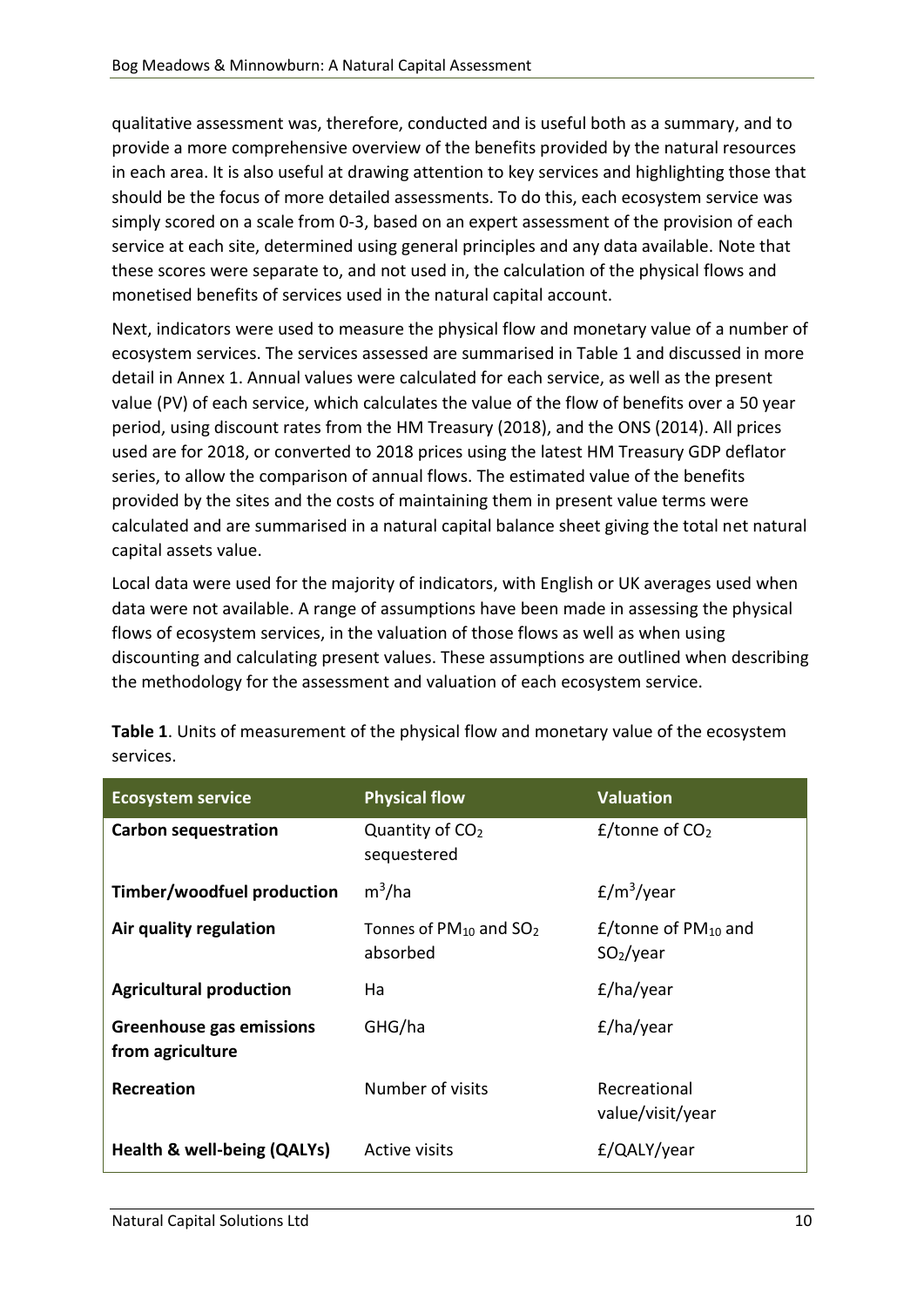# <span id="page-10-0"></span>**4. Natural capital account for Bog Meadows**

## <span id="page-10-1"></span>**4.1 Site overview and natural capital asset register**

Bog Meadows is a nature reserve situated 1.5 miles south-west of Belfast City Centre. The 19 ha site is all that remains of once extensive wetlands found on the outskirts of Belfast. The site was abandoned in the 1970s following a long history in agricultural use and has been managed for nature conservation, education and recreation by Ulster Wildlife, with help from the "Friends of Bog Meadows" community group since 1983. Ulster Wildlife bought the lease for the site in 1998 and it was designated as a Local Nature Reserve in 2000. It is an important recreational resource with good public access and a wide variety of visitors, in one of the most deprived areas of Belfast.

A breakdown of the main habitat types found at Bog Meadows is provided in the natural capital asset register (Table 2), including the condition and area of each habitat. The site map shows the location of these habitats (Figure 3). There are a variety of habitats at the site including, lowland meadows, reedbeds, wet woodland and hedgerows. It is home to several locally rare or uncommon species of plants and invertebrates, making it one of the most important sites for nature conservation in the Belfast area. The majority of the wooded areas developed naturally or were planted once Ulster Wildlife took over management of the site, with native broad-leaved species dominated by grey willow, as well as alder, ash, elder, holly, oak, birch, hawthorn and blackthorn. Bog Meadows includes areas of unimproved grassland that are grazed by beef cattle, including rare breeds such as Blue Grey and Irish Moiled cattle. Grazing activities are carried out by an external grazier under a grazing agreement at a low stocking density of 1 livestock unit per hectare.

| <b>Habitat</b>               | <b>Condition</b> | Area (ha) | % Area |
|------------------------------|------------------|-----------|--------|
| <b>Broadleaf woodland</b>    | moderate         | 2.40      | 13.9   |
| Dense scrub                  | moderate         | 0.21      | 1.2    |
| Hedgerow                     | moderate         | 0.71      | 4.1    |
| Neutral unimproved grassland | moderate         | 6.61      | 38.2   |
| Amenity grassland            | good             | 0.14      | 0.8    |
| Marshy grassland             | moderate         | 0.62      | 3.6    |
| Swamp                        | moderate         | 5.52      | 31.9   |
| Open/standing water          | moderate         | 1 1 1     | 6.4    |

**Table 2.** Natural capital asset register for Bog Meadows.

Condition of almost all the habitats at the site is considered by the site managers (Ulster Wildlife) to be in moderate condition. The woodland and dense scrub is due to be reduced over time. The neutral unimproved grassland is recovering from a period of no-grazing and should recover naturally with time. The marshy grassland is in the process of succession, along with the swamp, and both habitats require works to halt succession e.g. creation of open water/ reedbed regeneration, and one area of marshy grassland next to the swamp should be scraped and flooded to revert to more natural habitat. Current works include the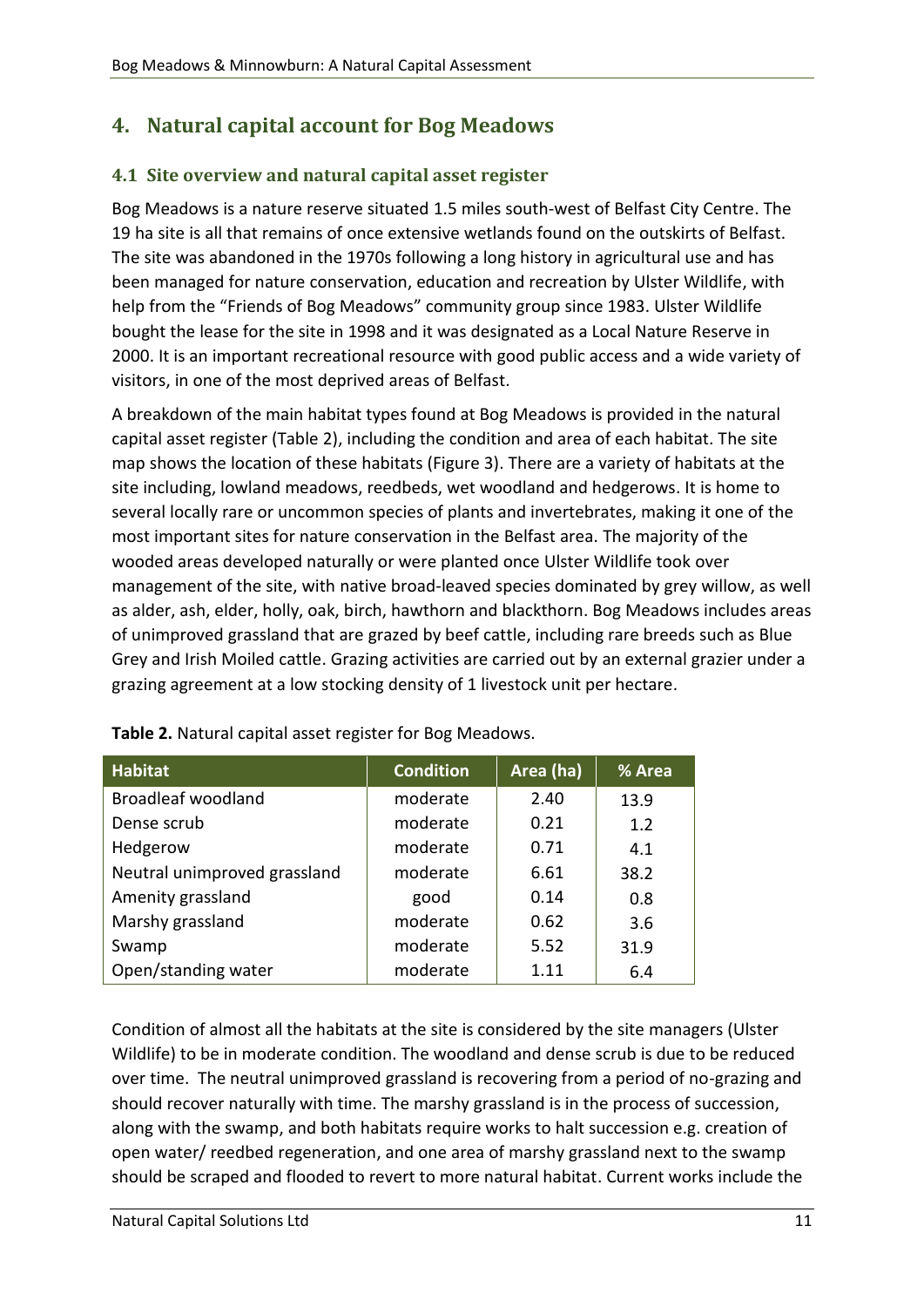removal of willow. Drain clearance is carried out on a rotational basis, although some drains are stagnant with very little water flow at present.



**Figure 3.** Key habitats present at Bog Meadows.

In terms of **risks**, the Ballymurphy Stream presents one of the greatest threats to the site. It passes straight through the site and under the motorway and is highly channelized and prone to flooding. At times of peak storm flow sewage is discharged into this watercourse and severe flooding results in sewage and detritus being spread over a wide area surrounding the path of the stream.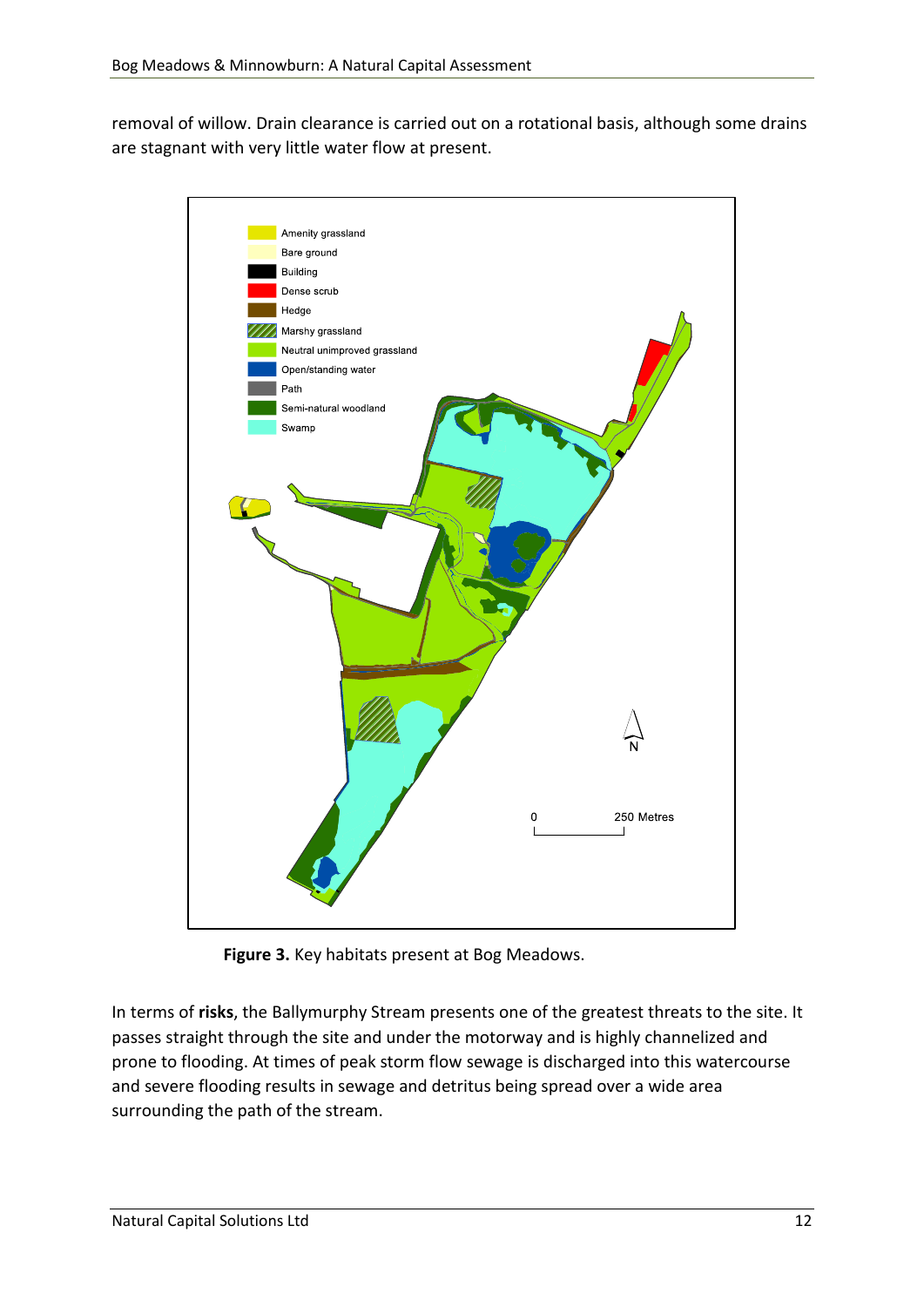#### <span id="page-12-0"></span>**4.2 Qualitative assessment of ecosystem service flows**

The qualitative assessment of ecosystem services currently provided by Bog Meadows is presented in Table 3. Provisioning services are currently limited, with only a low level of livestock production and very limited fuel and fibre production.

Provision of regulating services is much higher. In particular, there is estimated to be high provision of water quality and water flow regulation services. Wetland habitats are especially good at ameliorating poor water quality by trapping and retaining nutrients and sediment polluted runoff, and providing a natural filtering service. In addition, no agrichemicals are applied to the grasslands, meaning that water flowing off the land will be of relatively high quality, and vegetation at the site will help to reduce soil erosion. Wetland habitats are also excellent at holding back water at times of flooding, and reducing surface water runoff, which will in turn reduce downstream flood risk. Carbon sequestration and air quality regulation services will both be delivered by the site, although at relatively low levels. Trees are the most effective at delivering these services but make up a relatively low proportion of the site.

| <b>Ecosystem</b><br>service category | <b>Ecosystem service</b>                                                                     | <b>Estimated</b><br>provision |
|--------------------------------------|----------------------------------------------------------------------------------------------|-------------------------------|
| Provisioning                         | Food: crop and livestock production                                                          | $\mathbf{1}$                  |
|                                      | Fibre and fuel (e.g. timber, woodfuel, wool, peat etc.)                                      | 0.5                           |
|                                      | Water (includes for drinking, agriculture and industry)                                      | 0.5                           |
| <b>Regulating</b>                    | Carbon sequestration and storage                                                             | $\mathbf{1}$                  |
|                                      | Local climate regulation                                                                     | 2                             |
|                                      | Air quality regulation                                                                       | 1                             |
|                                      | Water quality regulation and erosion control                                                 | 2                             |
|                                      | Water flow regulation                                                                        | 3                             |
|                                      | Pollination                                                                                  | 2                             |
|                                      | Pest and disease control                                                                     | $\overline{\mathcal{L}}$      |
|                                      | Noise attenuation                                                                            | $\overline{2}$                |
|                                      | Soil quality regulation                                                                      | $\overline{\mathcal{L}}$      |
|                                      | Habitat and population maintenance (biodiversity)                                            | 3                             |
| <b>Cultural</b>                      | Aesthetic experiences                                                                        | $\overline{2}$                |
|                                      | Education, training and scientific investigation                                             | 3                             |
|                                      | Recreation and tourism                                                                       | 2                             |
|                                      | Health and well-being                                                                        | $\overline{2}$                |
|                                      | Characteristics and features of biodiversity that are<br>valued (existence, option, bequest) | 2                             |
|                                      | Spiritual and cultural experiences                                                           | 2                             |

**Table 3.** Estimated ecosystem service provision scores for Bog Meadows: 0 - no delivery; 0.5 - some delivery but not significant, 1 - delivery, 2 -significant delivery, 3 - very significant delivery. List of ecosystem services adapted from CICES v5.1.

Noise attenuation is particularly relevant at the site (there is a high demand for this service) as it is adjacent to a motorway. The habitats of themselves only contribute a low level of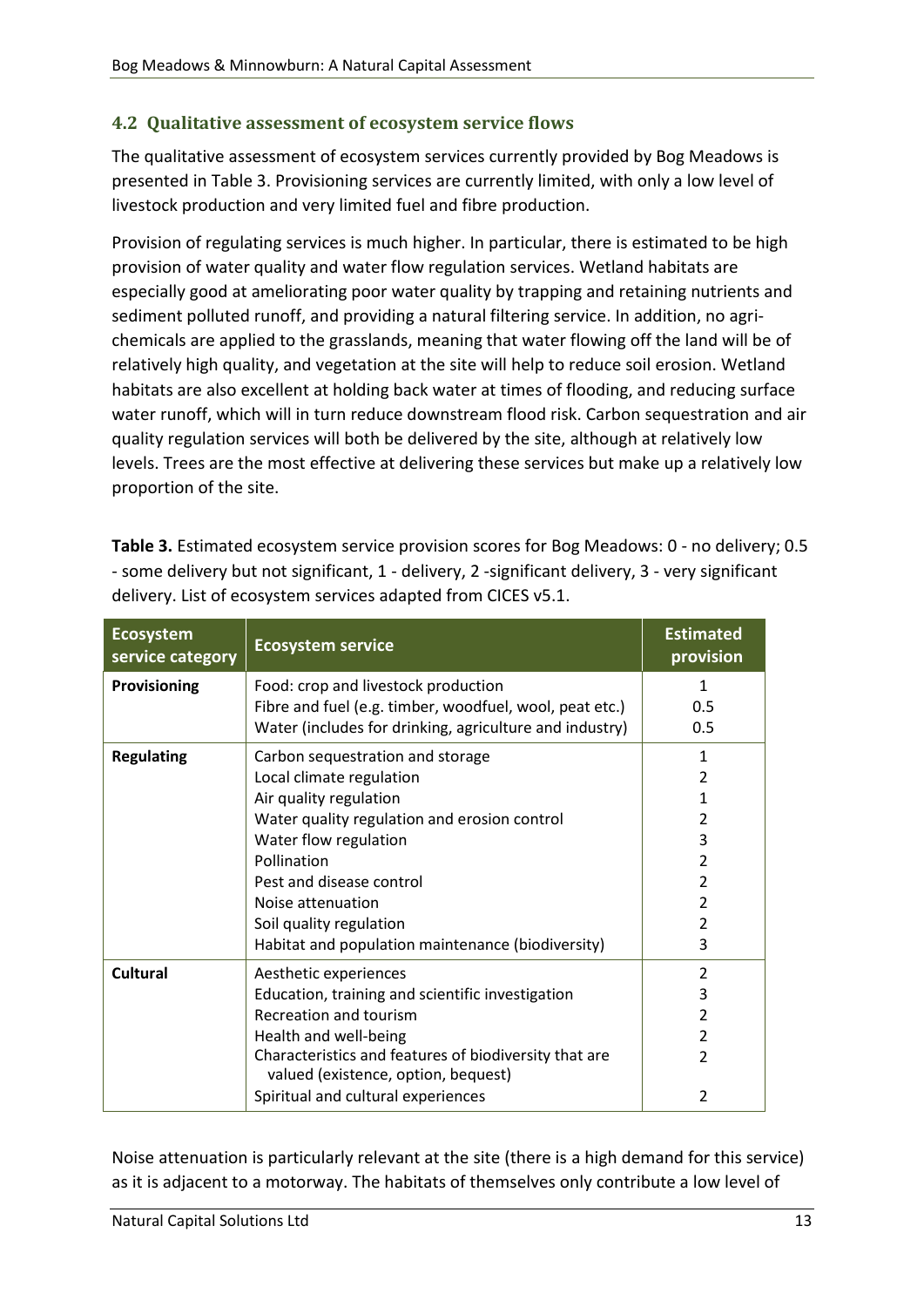service (dense woodland and scrub would provide higher levels of service). However, the presence of an intervening physical space between the motorway and housing provides a very significant level of noise reduction. Other regulating services provided at moderately good levels include pollination services, pest and disease control and local climate regulation.

Bog Meadows is expected to provide relatively high levels of most cultural services. It is a publicly accessible area with an excellent footpath network, close to a large urban population, hence offering the opportunity for people to gain a range of non-material benefits from access to the natural environment. However, there are no facilities at the site, which will reduce the number of visitors who could potentially visit. The value of recreation and physical health are captured in the main accounts (Table 4) and other cultural services provided by the site are shown in Table 3. Of particular note is the value of Bog Meadows for education, training and scientific investigation. Bog Meadows is the location of the longest running Constant Effort Site (CES) for bird-ringing in Northern Ireland. It is also a site that is rich in biodiversity in the heart of the city, providing opportunities to showcase these qualities to an urban population, some of whom will have little access to other wild spaces, and in an area with high levels of social deprivation.

#### <span id="page-13-0"></span>**4.3 Physical and monetary flow accounts**

The estimated physical and monetary flows of ecosystem services from Bog Meadows are outlined in Table 4 and full methods are provided in Annex 1. The service of greatest value is **physical health**, with approximately 643 visitors to the site predicted to be meeting recommended activity guidelines. These active visits are associated with an estimated 22.96 Quality Adjusted Life Years (QALYs). This is projected to deliver £459,200 worth of cost savings to the NHS per year (Present Value (PV) £17.0M over 50 years).

The **recreational value** of the site is also considerable and is estimated at £372,000 per annum (PV £9.49M). This is based on over 60,000 visits to the site each year, as measured by tally counters at each of the entrances. Details of the recreational value associated with Bog Meadows by visitors to the site was not available and so this figure is based on averages to greenbelt and urban fringe farmlands in Great Britain.

Bog Meadows contributes to **air quality regulation** through removal of an estimated 0.12 tonnes of PM<sub>10</sub> per year with an associated value of £10,200 (PV 261,000). Though the site also contributes to  $SO_2$  pollution amelioration, the concentration of  $SO_2$  near the site was very low and so the economic impact of this service is negligible (PV £114).

The site is estimated to **sequester** (capture) 26.57 tonnes of **CO<sup>2</sup>** per annum worth £1,760 per year (PV 99,100). The estimated amount of carbon stored within the vegetation and soils at Bog Meadows is 2,544 tonnes.

The **timber/woodfuel production** for Bog Meadows is relatively low, totalling 18.67m<sup>3</sup> per annum. This has an estimated annual value of £295 (PV £7,530).

The area of land in **agricultural production** at Bog Meadows is small with 3.43 ha grazed by beef cattle under a grazing agreement with an external grazier. Agricultural production of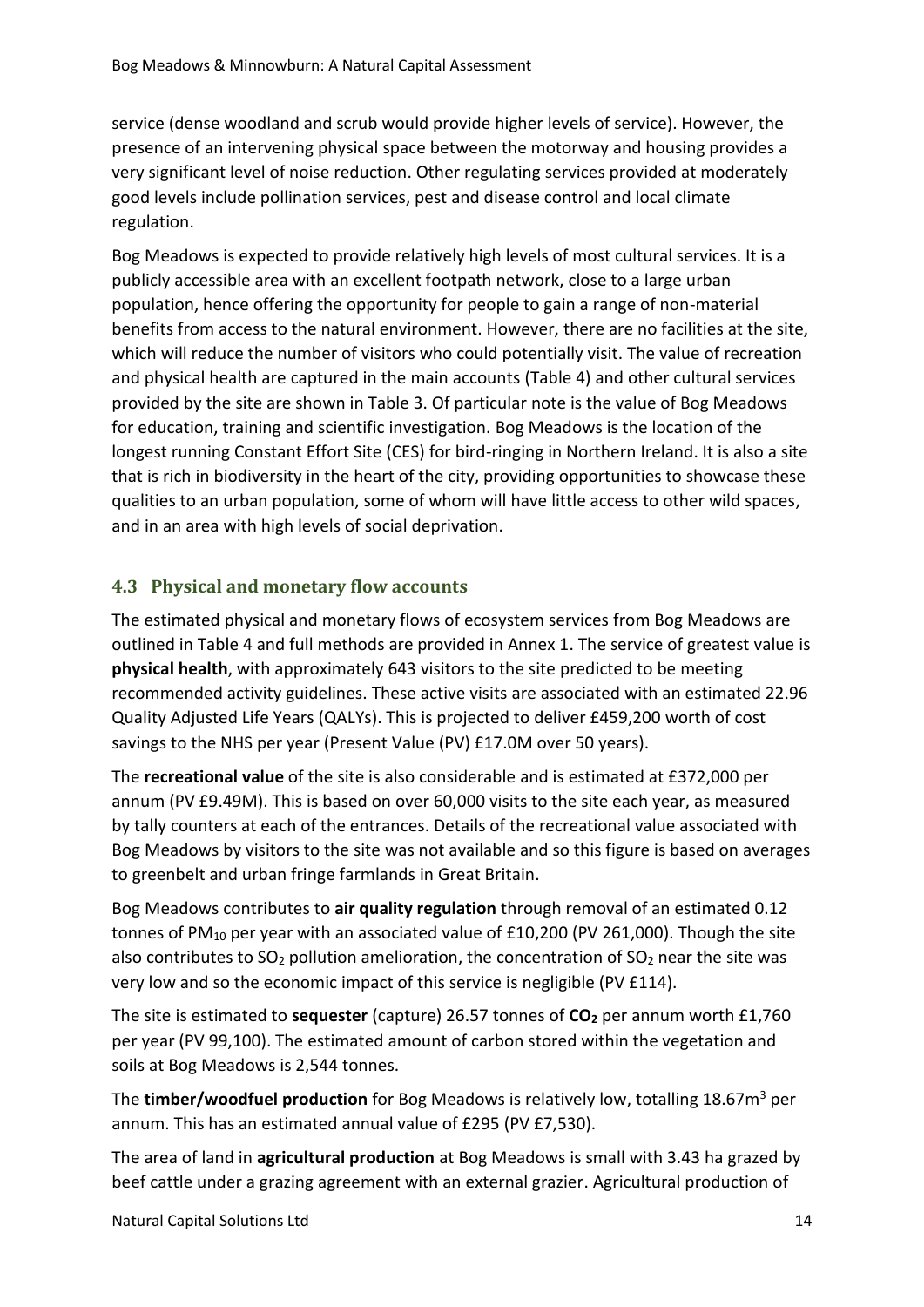the site based on net farm income is estimated to deliver an annual deficit of £714 (PV £18,200 deficit), once farm payments have been stripped out (i.e. it is only profitable when income support for farmers is included). This assumes average farm gate prices for beef in Northern Ireland.

Greenhouse gas emissions from the cattle at Bog Meadows is estimated at 4.85 tCO<sub>2</sub>e per annum, with zero emissions from the land itself as it receives no inorganic fertilizers. This is an emission, hence represents a cost to society of £320 per annum (PV £18,100). However, the amount of carbon emitted from the site due to agricultural production is considerably lower than the amount of carbon sequestered, and the balance between the two will result in a net carbon sequestration rate of 21.7 tCO<sub>2</sub>e per annum, valued at £1,440 in 2018.

| <b>Ecosystem service</b>                                           | <b>Annual</b><br>physical flow | <b>Annual</b><br>monetary value<br>(£ 2018) | <b>Present</b><br>value $(f)$ |
|--------------------------------------------------------------------|--------------------------------|---------------------------------------------|-------------------------------|
| Carbon sequestration (tCO <sub>2</sub> )                           | 26.57                          | 1,756                                       | 99,137                        |
| Timber/woodfuel production $(m^3)$                                 | 18.67                          | 295                                         | 7,530                         |
| Air quality regulation (t)                                         |                                |                                             |                               |
| $PM_{10}$                                                          | 0.12                           | 10,220                                      | 260,832                       |
| SO <sub>2</sub>                                                    | 0.002                          | 4                                           | 114                           |
| <b>Agricultural production (ha)</b>                                | 3.43                           | $-714$                                      | $-18,223$                     |
| Greenhouse gas emissions from<br>agriculture (tCO <sub>2</sub> e)  | 4.85                           | $-320$                                      | $-18,087$                     |
| <b>Recreation (number of visits)</b>                               | 60,129                         | 372,009                                     | 9,494,174                     |
| <b>Physical health (visitors that meet</b><br>activity guidelines) | 643                            | 459,201                                     | 16,975,857                    |
| <b>TOTAL</b>                                                       |                                | 842,450                                     | 26,801,333                    |

**Table 4.** Annual physical and monetary flows, and present values of ecosystem services from Bog Meadows. All valuations use 2018 prices.

#### <span id="page-14-0"></span>**4.4 Maintenance costs account**

The total cost associated with maintaining Bog Meadows is estimated to be approximately £19,386 per annum (PV £494,758) (See Table 5 for a breakdown of these costs). A Northern Ireland Environment Agency (NIEA) grant covers 75% of these costs, although this is only confirmed for 2018 and 2019.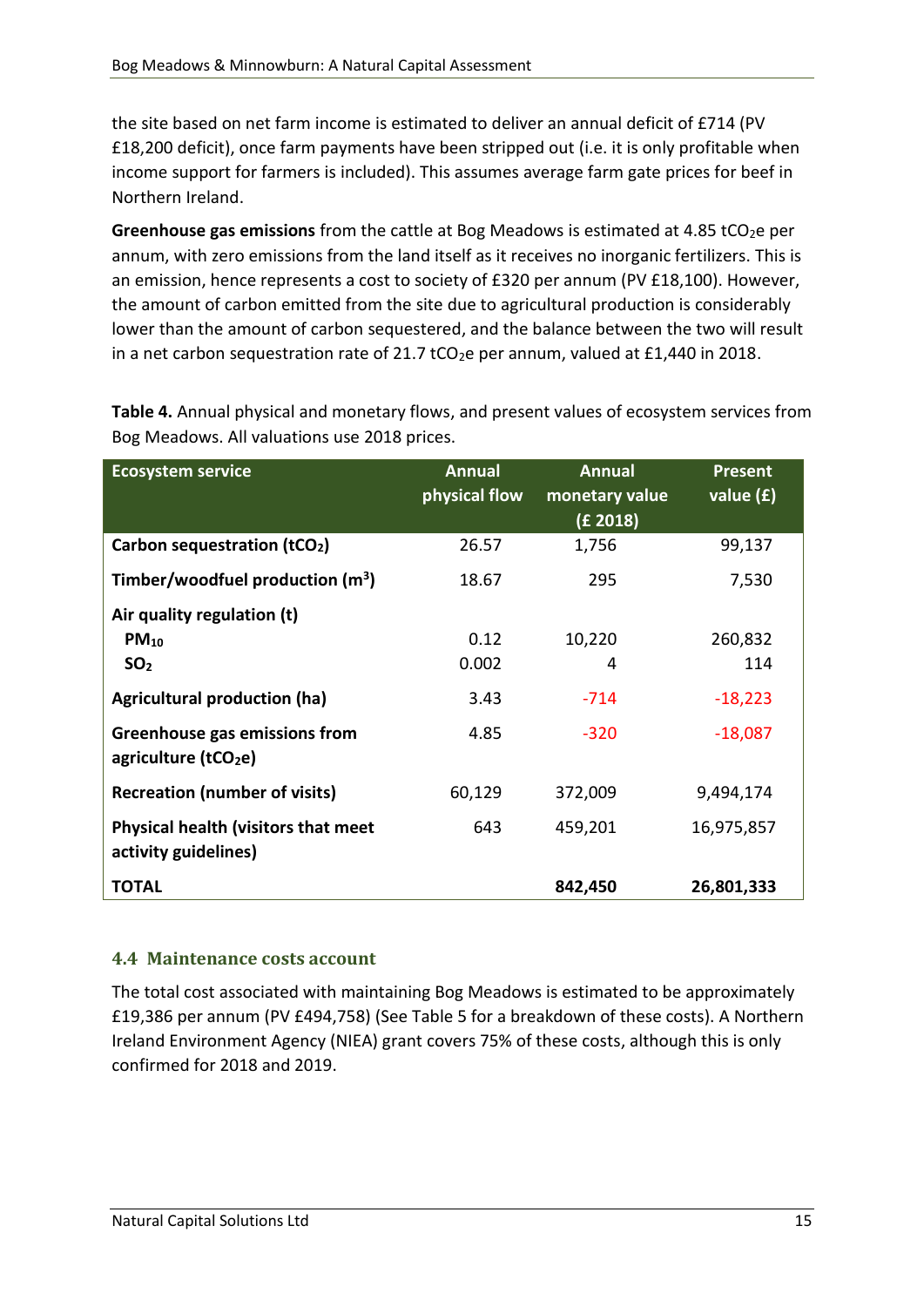| <b>Expense</b>     | Cost(f) |
|--------------------|---------|
| <b>Staff costs</b> | 11,506  |
| Light and heating  | 100     |
| Overheads          | 3,069   |
| Volunteer expenses | 500     |
| Vehicle costs      | 210     |
| <b>Materials</b>   | 500     |
| Insurance          | 3,000   |
| Visitor counters   | 500     |
| TOTAL              | 19,386  |

**Table 5.** Approximate breakdown of annual maintenance costs for Bog Meadows.

#### <span id="page-15-0"></span>**4.5 Natural capital balance sheet and income**

The natural capital balance sheet for Bog Meadows is given in Table 6. The total value of the natural capital assets of Bog Meadows are quantified, together with the total liabilities (both reported in present value terms) with the net value of the natural capital assets of the site outlined. The liabilities are low compared to the asset values, resulting in a net gain of £26.31M of external ecosystem service benefits delivered by the site over a 50-year period.

**Table 6**. Bog Meadows natural capital balance sheet (2018).

|                                       | <b>Private value</b><br>(PV <sub>EM</sub> ) | <b>External value</b><br>(PV £M) | <b>Total value</b><br>(PV £M) |
|---------------------------------------|---------------------------------------------|----------------------------------|-------------------------------|
| <b>Assets</b>                         |                                             |                                  |                               |
| Baseline value                        |                                             | 26.80                            | 26.80                         |
| Cumulative gains/ (losses)            |                                             |                                  |                               |
| Additions/ (disposals or consumption) |                                             |                                  |                               |
| Revaluations and adjustments          |                                             |                                  |                               |
| Gross asset value                     |                                             | 26.80                            | 26.80                         |
|                                       |                                             |                                  |                               |
| <b>Liabilities</b>                    |                                             |                                  |                               |
| Legal provisions                      |                                             |                                  |                               |
| Other maintenance provisions          | (0.49)                                      | Nil                              | (0.49)                        |
| Total net maintenance provisions      | (0.49)                                      |                                  | (0.49)                        |
|                                       |                                             |                                  |                               |
| Total net natural capital assets      |                                             | 26.80                            | 26.31                         |

Although **income** is not an official component of a natural capital assessment, it is interesting to note that despite provision of £26.81M worth of benefits provided by the natural capital assets of Bog Meadows in present value terms, the only source of income to the site is a NIEA grant that covers only 75% of site maintenance costs.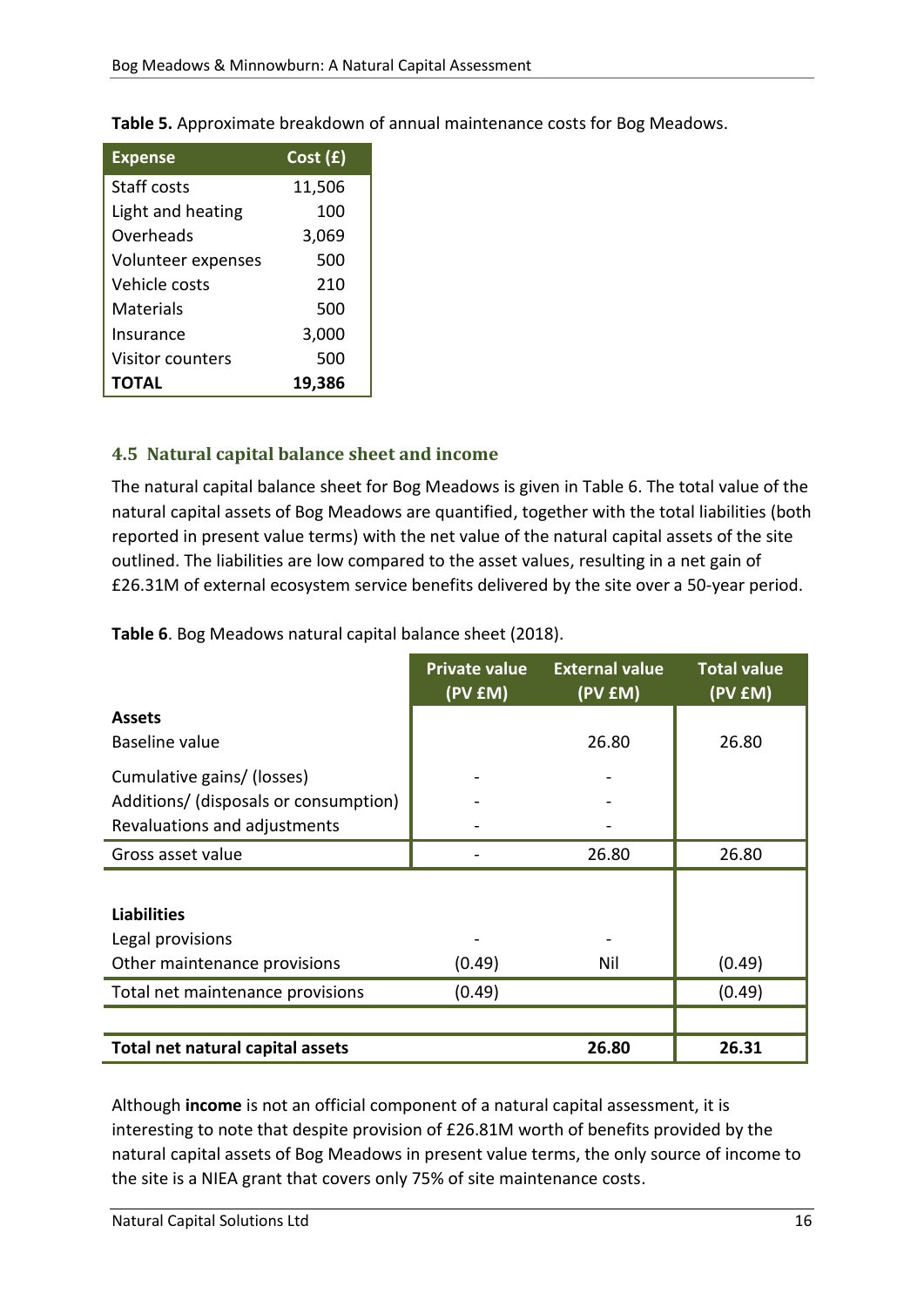# <span id="page-16-0"></span>**5. Natural capital account for Minnowburn**

#### <span id="page-16-1"></span>**5.1 Site overview and natural capital asset register**

Minnowburn is a National Trust site less than five miles south-west of the centre of Belfast, in the heart of the Lagan Valley Regional Park and Area of Outstanding Natural Beauty. At roughly 52 ha in size, Minnowburn is surrounded by urban areas to the north and countryside to the south and receives a considerable number of local visitors. It is a diverse land holding at the confluence of the River Lagan and Minnow Burn with a range of habitats, areas for grazing and public access. A number of the habitat types found at Minnowburn have been identified as Priority Habitats under the UK Biodiversity Action Plan, including wet woodland, lowland meadows and ancient hedgerows. Considerable effort has been made in recent years to enhance the condition and extent of some of these habitats across the site (lowland meadows and native broadleaf woodland in particular) as well as to improve public access. The site also includes a stand of tall, mature, close-grown beeches, with diverse age structure, including natural beech regeneration, known as the Minnowburn Beeches, for which the site was originally named, as well as a number of large, old trees including ancients.

A breakdown of the main habitat types found at Minnowburn and their condition (as determined by the National Trust site managers) is provided in the natural capital asset register (Table 7) and a site map is shown in Figure 4. Broadleaf woodland covers a significant proportion (37.1%) of the site with the dominant species being beech, oak and ash and is generally considered to be in good condition. Approximately 9.5 ha of native mixed broadleaf woodland was planted in 2011 on what was previously agricultural land, using funding from multiple sources, including the Woodland Grant Scheme and sale of carbon credits. Much of the other woodland found at the site was established between the 1960s and 1980s (though some areas of beech stands are older) and include areas of Japanese Larch and Scots Pine as well as broadleaf species. Management to remove the Japanese Larch is ongoing. The wet woodland areas consist primarily of Alder, and a traditional orchard was created in 2013 using traditional Irish apple trees.

| <b>Habitat</b>            | <b>Condition</b> | Area (ha) | % Area |
|---------------------------|------------------|-----------|--------|
| <b>Broadleaf woodland</b> | good             | 18.89     | 37.1   |
| Coniferous woodland       |                  | 1.04      | 2.0    |
| Wet woodland              | moderate         | 0.99      | 1.9    |
| Orchard                   |                  | 0.06      | 0.1    |
| Hedgerow                  | moderate         | 0.40      | 0.8    |
| Lowland meadow            | good             | 6.27      | 12.3   |
| Semi-improved grassland   | moderate         | 1.95      | 3.8    |
| Improved grassland        | poor             | 19.82     | 38.9   |
| Marshy grassland          | good             | 1.34      | 2.6    |
| Open/standing water       | good             | 0.15      | 0.3    |

**Table 7.** Natural capital asset register for Minnowburn.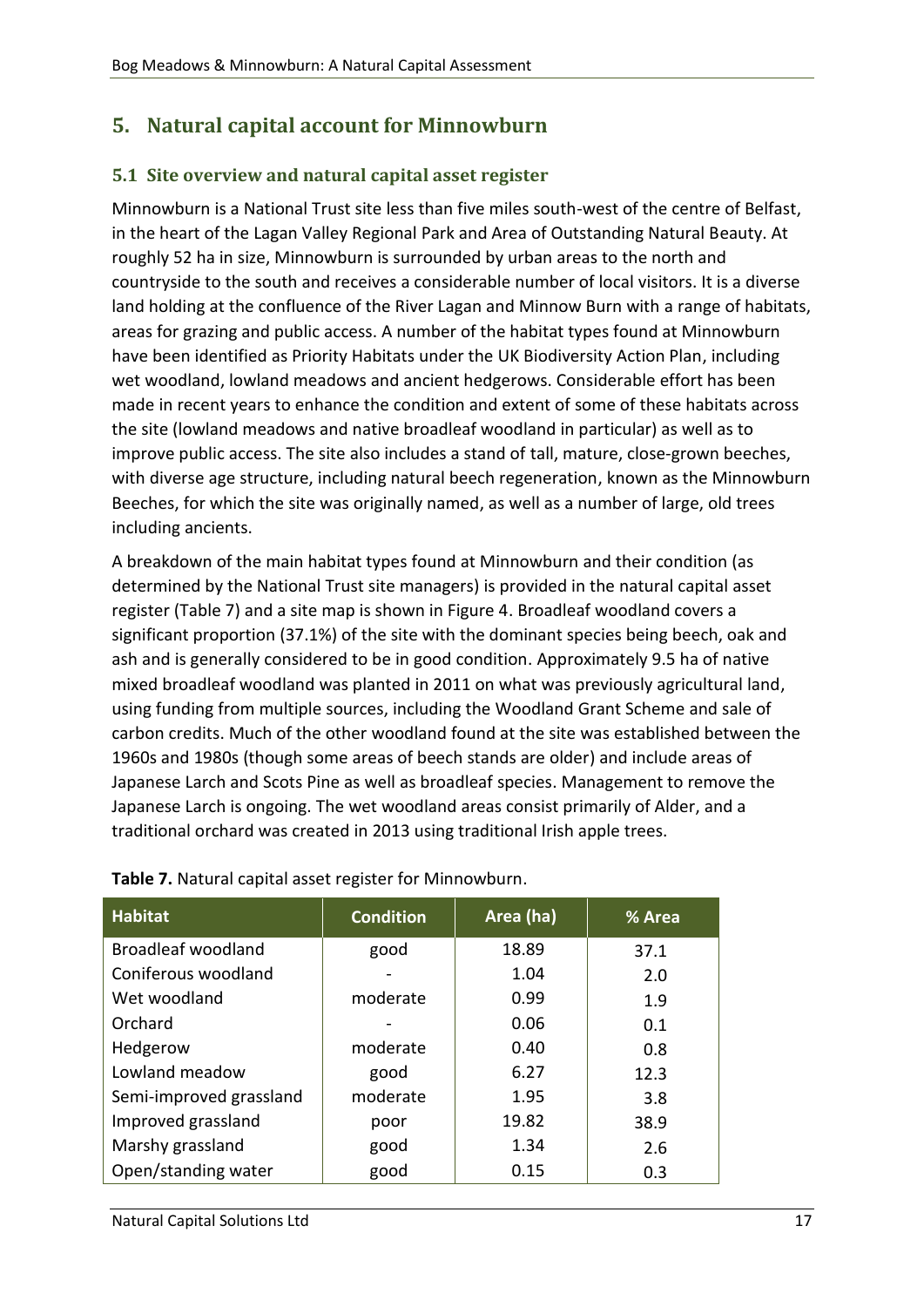The wet woodland could be improved in some areas by blocking drains and there is an invasive problem with Himalayan Balsam and Giant Hogweed. The hedgerows are in good condition in places but in a number of other places could be brought into a good condition by laying where they have become gappy at the bottom and planting into gaps.

Areas of lowland meadow are in good condition with the largest area having been created in 2014 using local seed. There is 25.93 ha of farmland which is rented to a single farmer for grazing of young Holstein and Friesians or Aberdeen Angus and British Blues. Grazing occurs from April to November in a fairly even grazing pattern where stock are moved regularly to avoid overgrazing, with a stocking density of three animals per hectare.



**Figure 4.** Key habitats present at Minnowburn.

The neutral unimproved grassland would benefit from annual silage cuts over a period of 3 years and thereafter every 2<sup>nd</sup> or 3<sup>rd</sup> year. Some spot spraying treatment of docks would also be required. The semi improved grassland has been receiving spot spraying treatment in recent years to tackle dock and creeping thistles. All inputs of fertiliser and slurry was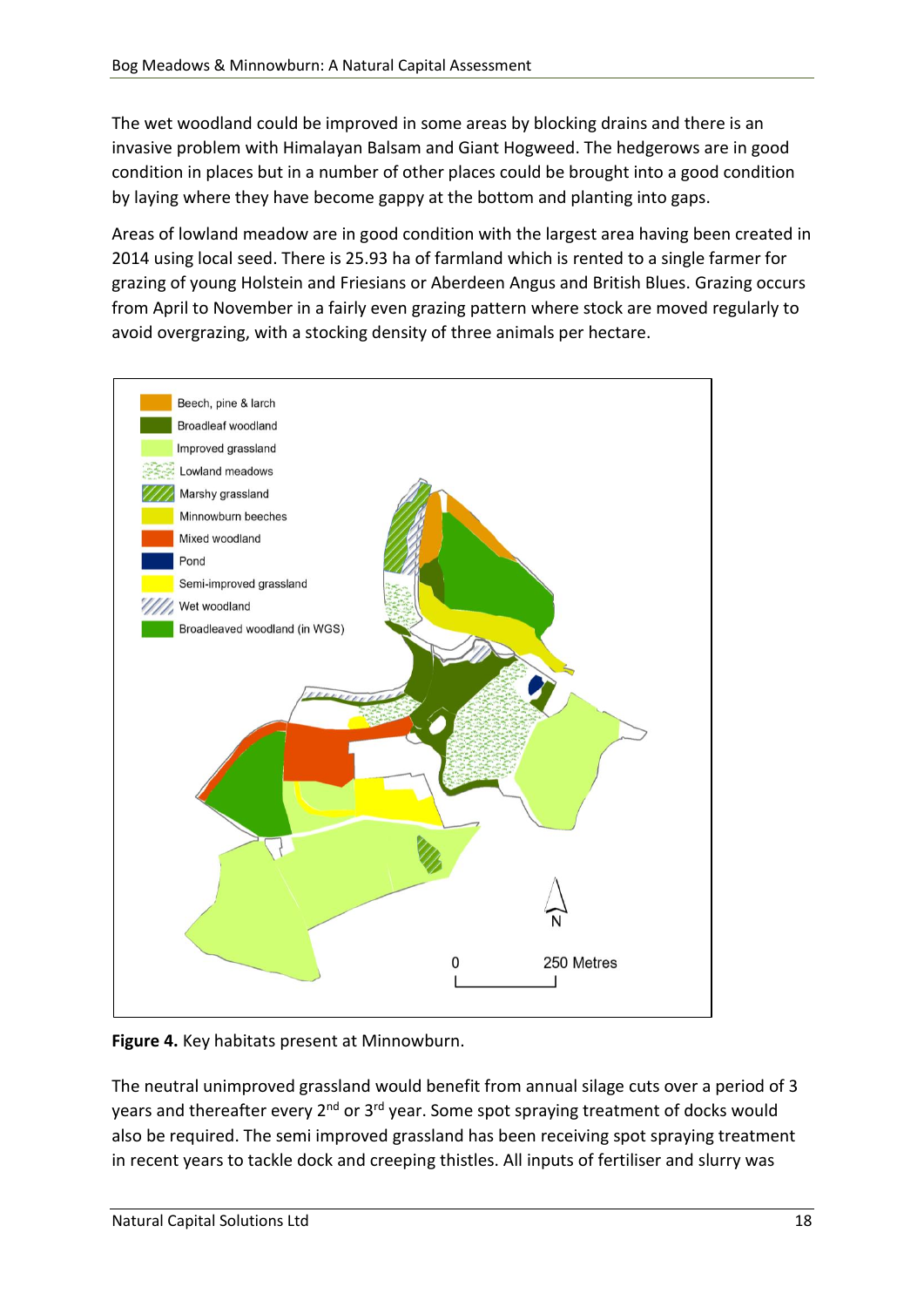halted 5 years ago and this has improved the condition. A few more years of the same management will see this grassland reach good condition. The improved grassland is species poor but all inputs have now ceased (although farmyard manure may be allowed in the future). With no inputs and control of docks and thistles this grassland could achieve good semi-natural status within 5-6 years.

A number of **risks** have been identified by the site manager that pose a threat to the site. Invasive species are a risk at Minnowburn. Himalayan Balsam, Japanese Knotweed and Giant Hogweed all receive ongoing management, although Japanese Knotweed is almost eradicated from the site. Staff chemically treat Giant Hogweed annually but it's unlikely to be eradicated until the problem is dealt with upstream.

Intensive farming has been a threat for many years with overgrazing, and inputs of slurry and chemical fertiliser. This has been dealt with at Minnowburn in recent years but there is still an issue from neighbouring farms and the Minnowburn river suffers from nitrogen and phosphorus enrichment.

The Woodland Grant Scheme woodland at Minnowburn now has Chalara (Ash Dieback). It's been identified in around 12 plants so far, but these woodland blocks are about 15% Ash and Chalara could lead to the loss of these trees. Other trees pathogens are also a risk.

#### <span id="page-18-0"></span>**5.2 Qualitative assessment of ecosystem service flows**

As for Bog Meadows, a qualitative (expert) assessment was carried out to highlight the full range of services that Minnowburn provides. This shows that Minnowburn is delivering a wide range of ecosystem services (Table 8). The site balances cattle production and woodland, hence providing moderate delivery of both food and fuel / fibre. All the regulating services in Table 8 are being provided at moderate levels by the site. Carbon sequestration, air quality regulation and local climate regulation are being delivered at higher levels than at Bog Meadows, due to the larger proportion of woodland. Water quality regulation and water flow regulation will be slightly lower as there are no wetland habitats or water storage areas at the site, but will still be significant due to the relatively high proportion of woodland, which is effective at reducing surface water runoff and intercepting pollutants.

It is estimated that high levels of cultural services are being provided by Minnowburn at present. The site is well visited, providing opportunities for recreation and to enhance health and well-being (quantified and valued in the next section). It is also well connected to a wider green network with accessible routes, as part of the Lagan Valley Regional Park. It contains popular features of importance for cultural experiences, such as the Minnowburn Beeches, and the combination of these, together with woodland, meadows and the rivers are likely to enhance aesthetics and contribute to sense of place. Moderate levels of biodiversity are supported by the site, although more could be done to further enhance this.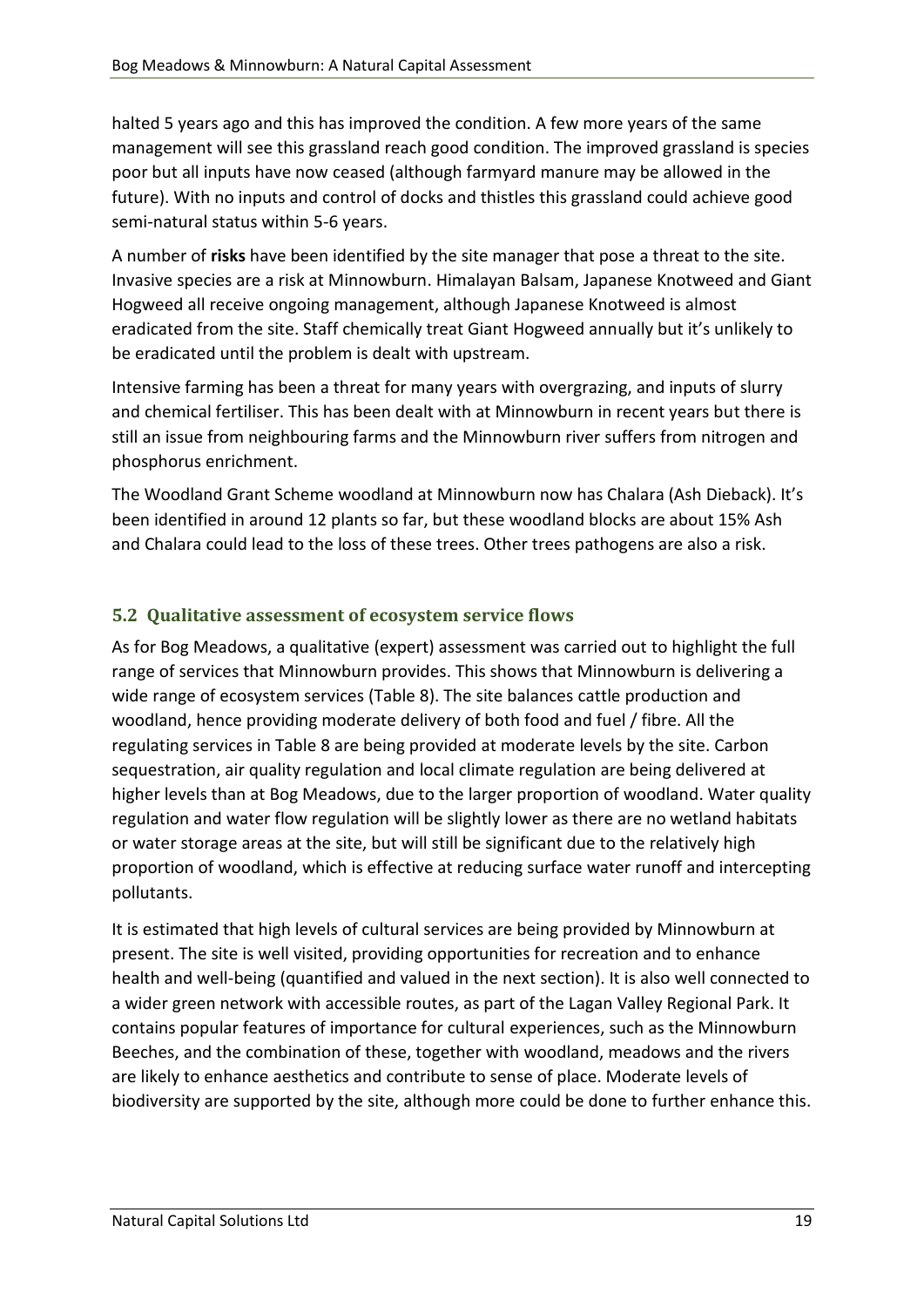**Table 8.** Estimated ecosystem service provision scores for Minnowburn: 0 - no delivery; 0.5 some delivery but not significant, 1 - delivery, 2 -significant delivery, 3 - very significant delivery. List of ecosystem services adapted from CICES v5.1.

| <b>Ecosystem</b><br>service category | <b>Ecosystem service</b>                                                                     | <b>Estimated</b><br>provision |
|--------------------------------------|----------------------------------------------------------------------------------------------|-------------------------------|
| Provisioning                         | Food: crop and livestock production                                                          | 2                             |
|                                      | Fibre and fuel (e.g. timber, woodfuel, wool, peat etc.)                                      | $\overline{2}$                |
|                                      | Water (includes for drinking, agriculture and industry)                                      | 0.5                           |
| <b>Regulating</b>                    | Carbon sequestration and storage                                                             | $\mathcal{P}$                 |
|                                      | Local climate regulation                                                                     | $\overline{2}$                |
|                                      | Air quality regulation                                                                       | $\overline{2}$                |
|                                      | Water quality regulation and erosion control                                                 | $\overline{2}$                |
|                                      | Water flow regulation                                                                        | $\overline{2}$                |
|                                      | Pollination                                                                                  | $\overline{2}$                |
|                                      | Pest and disease control                                                                     | 2                             |
|                                      | Noise attenuation                                                                            | $\mathcal{P}$                 |
|                                      | Soil quality regulation                                                                      | $\overline{2}$                |
|                                      | Habitat and population maintenance (biodiversity)                                            | 2                             |
| <b>Cultural</b>                      | Aesthetic experiences                                                                        | 3                             |
|                                      | Education, training and scientific investigation                                             | $\overline{2}$                |
|                                      | Recreation and tourism                                                                       | 3                             |
|                                      | Health and well-being                                                                        | 3                             |
|                                      | Characteristics and features of biodiversity that are<br>valued (existence, option, bequest) | $\overline{2}$                |
|                                      | Spiritual and cultural experiences                                                           | 3                             |

## <span id="page-19-0"></span>**5.3 Physical and monetary flow account**

The estimated physical and monetary flows of ecosystem services from Minnowburn are outlined in Table 9. The service of greatest value is **physical health** with approximately 2,515 visitors to the site predicted to be meeting recommended activity guidelines (see Annex 1 for details of how this figure is derived, along with other methodological details). These active visits are associated with an estimated 89.89 Quality Adjusted Life Years (QALYs). This is valued to provide £1.8M worth of cost savings to the NHS per year (PV £66.5M over 50 years). Arriving at these indicative figures involved making some very large assumptions and should therefore be considered with caution.

Data loggers have recorded 145,000 visits to the site each year, although it is considered that this does not capture all visits. The **recreational value** of the site is considerable and is estimated at £897,100 per annum (PV £22.9M). Details of the recreational value associated with Minnowburn by visitors to the site was not available and so this figure is based on averages to greenbelt and urban fringe farmlands in Great Britain. The potential underestimate of total numbers of visits to the site means that the recreational value of the site could be higher. This issue will also have an impact on the estimation of active visits (above), hence the value of physical health may also be higher than stated.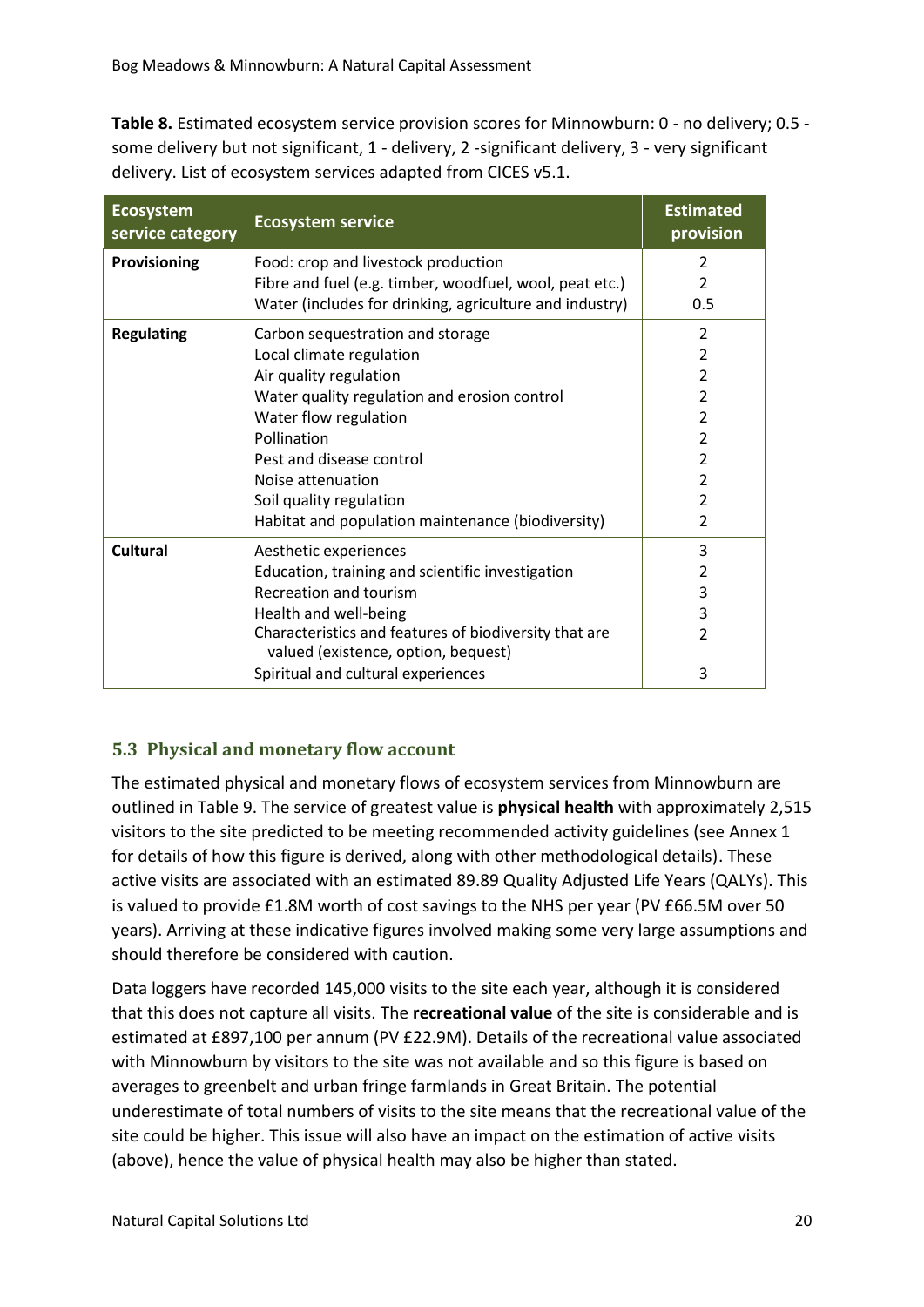Minnowburn contributes to **air quality regulation** through removal of an estimated 0.74t of PM<sup>10</sup> per year with an associated value of £32,400 (PV 827,000). Though the site also contributes to  $SO_2$  pollution amelioration, the concentrations of  $SO_2$  nearby are very low and so the economic impact of this service was negligible (PV £458).

It is estimated that 143t of **CO<sup>2</sup>** per annum is **sequestered** across the site, worth £9,470 per year (PV 534,000). The projected amount of carbon stored within the vegetation and soils at Minnowburn is 9,358t.

The **timber/woodfuel production** for Minnowburn is estimated at 136m<sup>3</sup> per annum. This has an estimated annual value of £2,180 (PV £55,600).

There are 25.93 hectares of farmland at Minnowburn grazed by beef and dairy cattle under a grazing agreement with an external grazier. **Agricultural production** at the site, based on net farm income with farm payments stripped out, is estimated to deliver an annual deficit of £7,190 (PV £183,400 deficit). This shows that average lowland cattle farms in NI are not making any money without including the income support received in the form of the Basic Payment Scheme.

**Greenhouse gas emissions** from agricultural production at Minnowburn is estimated at 112 tCO<sub>2</sub>e per year. These emissions represent a cost to society of £7,390 per year (PV 417,000). The overall carbon budget for the site is the difference between the amount of carbon emitted through agricultural activities and the amount sequestered through woodland (emissions from forestry activities are already captured in the carbon sequestration figures). Overall, the site is a net sequester of carbon (it captures more than it emits), with a net carbon capture of 31.45 tCO<sub>2</sub>e per annum, valued at £2,080 in 2018.

| <b>Ecosystem service</b>                                          | <b>Annual</b> | <b>Annual</b>  | <b>Present</b> |
|-------------------------------------------------------------------|---------------|----------------|----------------|
|                                                                   | physical flow | monetary value | value $(f)$    |
|                                                                   |               | (E 2018)       |                |
| Carbon sequestration (tCO <sub>2</sub> )                          | 143.25        | 9,467          | 534,489        |
| Timber/woodfuel production $(m^3)$                                | 136.10        | 2,179          | 55,604         |
| Air quality regulation (t)                                        |               |                |                |
| $PM_{10}$                                                         | 0.74          | 32,409         | 827,120        |
| SO <sub>2</sub>                                                   | 0.009         | 18             | 458            |
| <b>Agricultural production (ha)</b>                               | 25.93         | $-7,185$       | $-183,369$     |
| Greenhouse gas emissions from<br>agriculture (tCO <sub>2</sub> e) | 111.80        | $-7,388$       | $-417,118$     |
| <b>Recreation (number of visits)</b>                              | 145,000       | 897,094        | 22,895,061     |
| Physical health (visitors that meet<br>activity guidelines)       | 2,515         | 1,797,824      | 66,462,472     |
| <b>TOTAL</b>                                                      |               | 2,724,418      | 90,174,717     |
|                                                                   |               |                |                |

**Table 9.** Annual physical and monetary flows and present values of ecosystem services from Minnowburn. All valuations were completed in 2018 prices.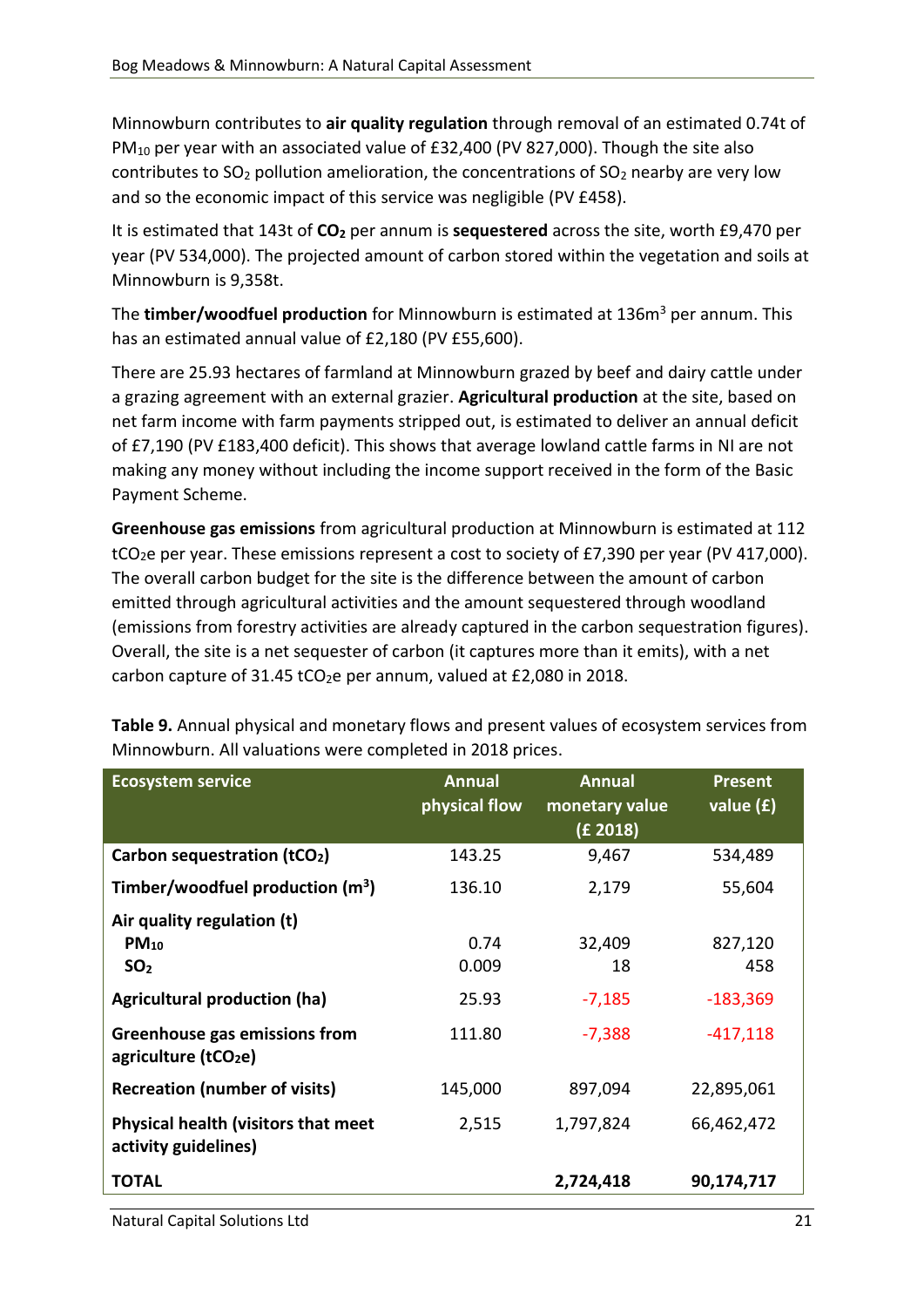#### <span id="page-21-0"></span>**5.4 Maintenance costs account**

The maintenance costs for Minnowburn are based on the annual costs of running the site in 2018. The core budget costs for the site are wages (£25,000), maintenance and materials (£8,000), vehicles, fuel and equipment (£6,000) and office and other sundries (£1,000). There are also additional annual costs associated with maintaining access tracks in the Woodland Grant Scheme areas of the site. These were estimated as costing £852 for each year from 2018-2025 (inflated to 2018 prices from 2010 when these costs were calculated at £750). The total annual maintenance costs for Minnowburn are therefore estimated to be £40,852.

The present value (PV) of future maintenance costs were estimated over a 50-year period using rates from the HM Treasury (2018), and the ONS (2014) in line with the PV of future service flow calculations. We used the 2018 maintenance cost total for all years apart from 2025 when additional costs of fence replacement for the Woodland Grant Scheme areas (estimated at £11,932, inflated from 2010 cost of £10,500) scheduled for this year were included, increasing the site maintenance cost total to £52,785. The PV for maintenance costs totalled £1,051,986.

The costs of improving habitats to good condition have also been estimated. Initial capital costs are estimated at £4,500 to cover hedgerow laying, and drain blocking in the areas of wet woodland. Annual maintenance would cost an average of £1,533 over the first 6 years and then £1,113 (at 2018 prices) from then onwards, to cover invasive species control in the wet woodland, and silage cuts and weed control in the grassland habitats. The PV for all these costs comes to a total of £35,207. Note that this does not explicitly include staff costs, although it is likely that these tasks would be undertaken within the existing staff budget.

#### <span id="page-21-1"></span>**5.5 Natural capital balance sheet and income**

The natural capital balance sheet for Minnowburn is given in Table 10 (overleaf). The total value of the natural capital assets of Minnowburn are quantified together with the total liabilities (both reported in present value terms) with the net value of the natural capital assets of the site outlined. The liabilities are low compared to the asset values, resulting in a net gain of £89.1M of external ecosystem service benefits delivered by the site over a 50 year period.

The costs of improving habitats to good condition are also tiny compared to the overall value of the benefits, although the particular services valued here are unlikely to increase as a result of habitats moving to good condition. Overall benefits would however, increase, with habitat and population maintenance, water quality regulation, water flow regulation, and potentially some of the cultural services likely to be enhanced.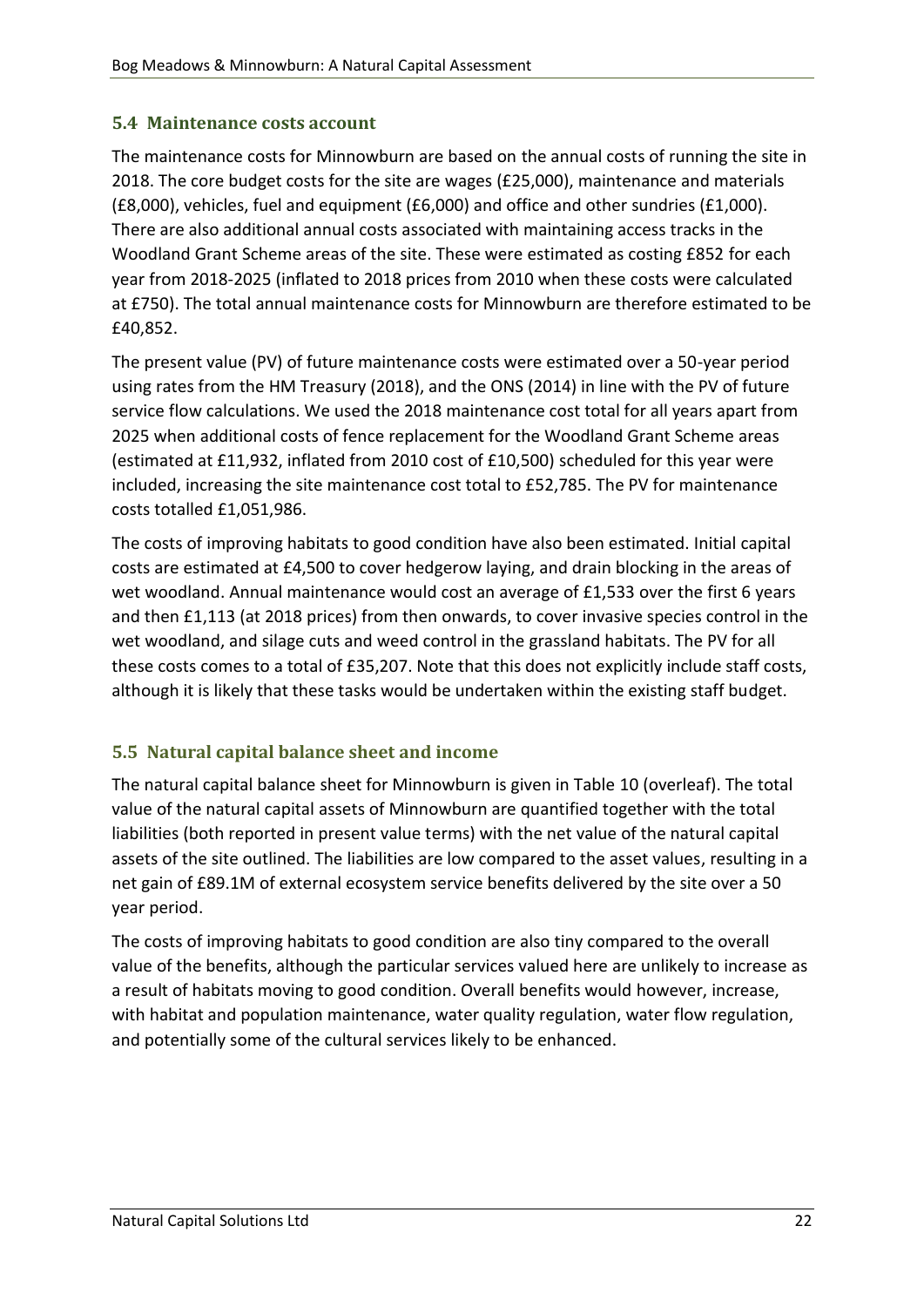|                                       | <b>Private value</b><br>(PV £M) | <b>External value</b><br>(PV £M) | <b>Total value</b><br>(PV EM) |
|---------------------------------------|---------------------------------|----------------------------------|-------------------------------|
| <b>Assets</b>                         |                                 |                                  |                               |
| Baseline value                        |                                 | 90.2                             | 90.2                          |
| Cumulative gains/ (losses)            |                                 |                                  |                               |
| Additions/ (disposals or consumption) |                                 |                                  |                               |
| Revaluations and adjustments          |                                 |                                  |                               |
| Gross asset value                     |                                 | 90.2                             | 90.2                          |
|                                       |                                 |                                  |                               |
| <b>Liabilities</b>                    |                                 |                                  |                               |
| Legal provisions                      |                                 |                                  |                               |
| Other maintenance provisions          | (1.1)                           | nil                              | (1.1)                         |
| Total net maintenance provisions      | (1.1)                           |                                  | (1.1)                         |
|                                       |                                 |                                  |                               |
| Total net natural capital assets      |                                 | 90.2                             | 89.1                          |

**Table 10**. Minnowburn natural capital balance sheet (2018).

Although **income** is not an official component of a natural capital assessment, it provides interesting insight. Sources of income to Minnowburn are summarised in Table 11, with the total annual income estimated at £6,190 (PV £157,977). This value pales in comparison to the £90.5M worth of public benefit being delivered by the natural capital assets of the site, nor does it come close to covering the costs of maintaining them. Thus, although the site generates very little income, it delivers considerable benefits to society, which can be highlighted and given a monetary value by taking a natural capital approach.

**Table 11.** Sources of income to Minnowburn.

<span id="page-22-0"></span>

| <b>Income source</b>                  | Value (£) |
|---------------------------------------|-----------|
| Farm tenant income                    | 4800      |
| Allotments                            | 850       |
| Bee keeping                           | 100       |
| Mobile catering car park rent         | 1200      |
| Green wood worker at ranger base rent | 240       |
| Total                                 | 7190      |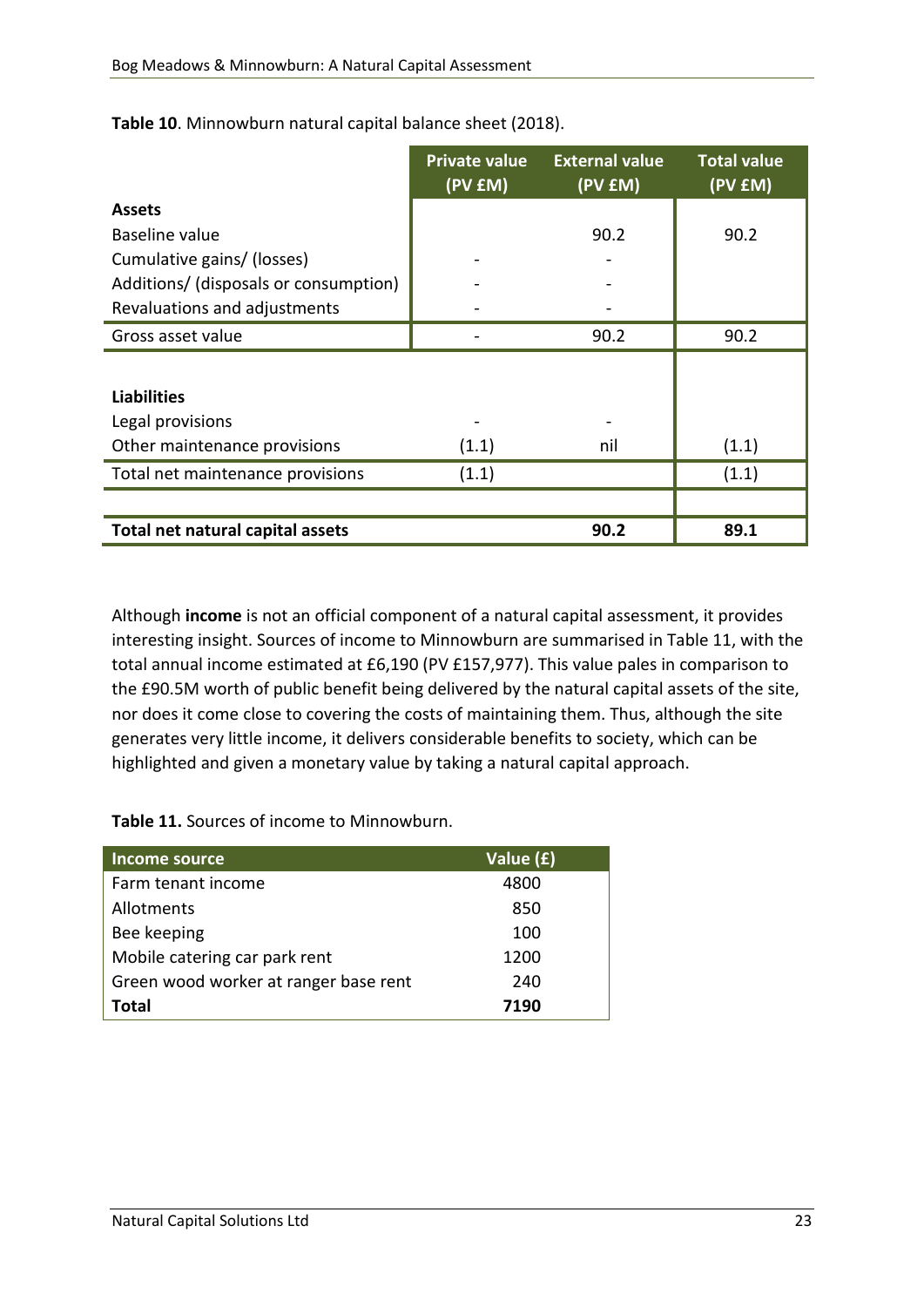# **6. Conclusions and recommendations**

#### <span id="page-23-0"></span>**6.1 Key findings**

Natural Capital Accounting has been successfully applied to two sites in Belfast; Bog Meadows and Minnowburn. In both cases the accounts have shown that the sites are providing significant benefits to society in the form of public goods and services, and these greatly outweigh the costs of maintaining these sites. The benefits are approximately 50-80 times the maintenance costs for the two sites. Natural capital accounting is useful at highlighting these values, which may otherwise remain hidden. The benefits are, however, all in the form of external values (public goods) rather than private values that could be gained by the land owners, and income for these sites does not cover their annual maintenance costs.

At both sites the value of recreation and physical health vastly outweigh all other benefits. Air quality regulation and carbon sequestration are also important, but are much less valuable than the cultural services. This is a common finding in natural capital valuation and accounting studies, especially in urban sites with good public access. It demonstrates the importance of accessible natural greenspaces for society and the economy, where the impact on health and well-being is substantial.

These are the first natural capital accounts to have been calculated for greenspace in Northern Ireland, as far as we are aware, and one of the aims has been to demonstrate if the approach is feasible in NI. The development of the accounts has shown that there is enough data available to produce meaningful accounts, although it has relied in places on data from England (see below). It is hoped that they can be used to demonstrate best practice to roll out the approach more widely and to communicate and showcase the importance of the natural environment in NI. The accounts can also be used as a baseline against which gains and losses can be calculated in the future.

Overall, Bog Meadows was calculated to be providing approximately £840,000 of benefits each year (with a present value of £26.8M), which was 50 times greater than the costs of maintaining the site. The site lies within the city and is important at providing access to nature, recreation, health and well-being in the heart of an urban area with high levels of social deprivation. It should be noted that it is also important for water quality regulation and water flow regulation. These could not be included in the accounts, although the values are likely to be much smaller than the recreation and health values. It highlights the importance of carrying out an initial qualitative assessment of all ecosystem services that flow from a site, so that a wider range of benefits can be captured and taken into account.

Minnowburn is providing £2.7M of benefits annually, at a present value of £90M, which is over 80 times greater than maintenance costs. Benefits flowing from this site are higher than for Bog Meadows as the site attracts considerably more visitors and visits each year. In addition, the area of woodland is considerably greater, providing increased air quality regulation and carbon sequestration. The qualitative assessment highlighted the importance of a whole range of cultural services at this site.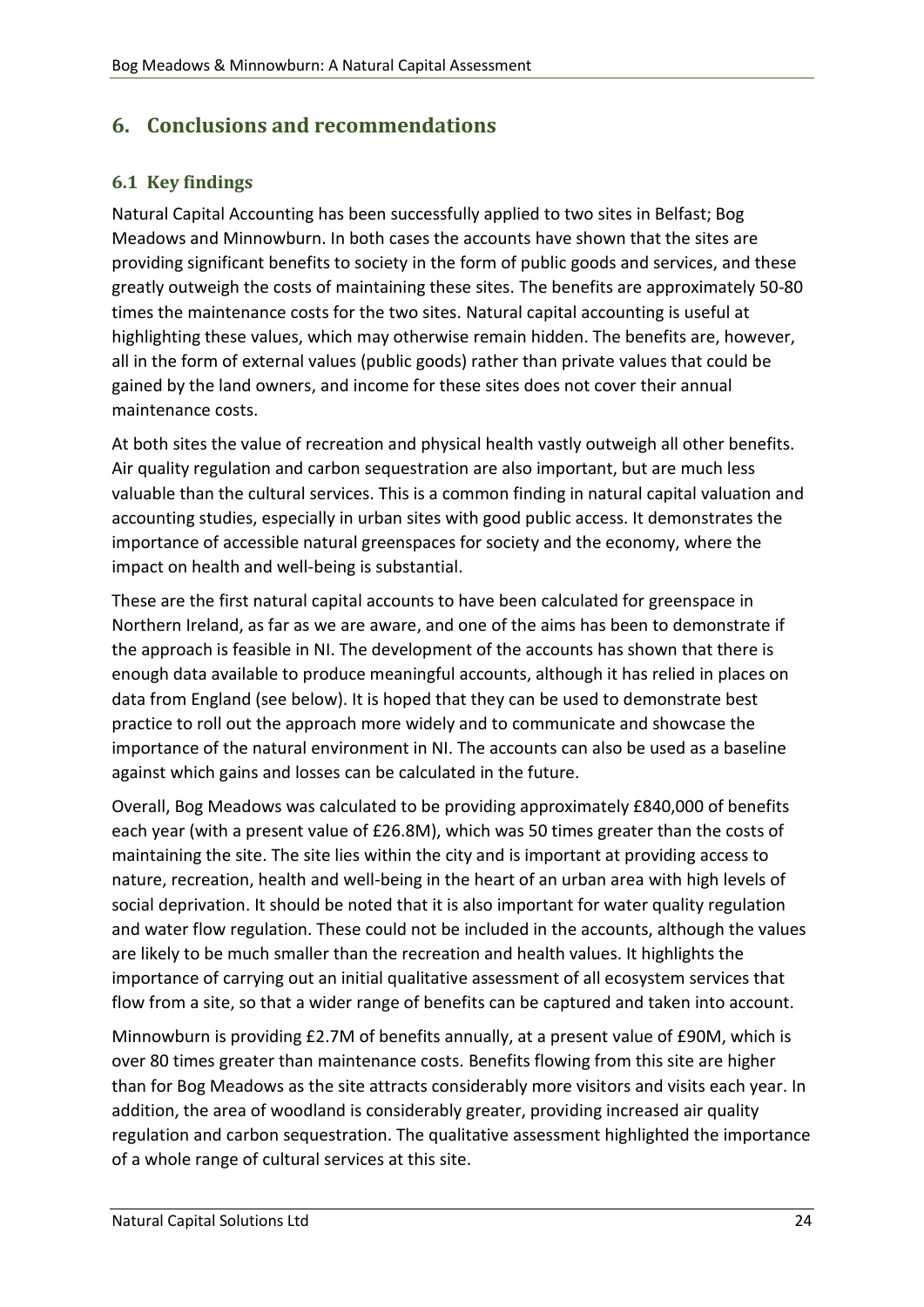#### <span id="page-24-0"></span>**6.2 Data gaps, assumptions and limitations**

Work is progressing rapidly on the calculation of physical and monetary flows of ecosystem services from natural capital assets, but it remains a developing area. A number of ecosystem services remain difficult to quantify and value. Some are highly location specific, for example water flow and flood risk. This can be quantified and valued by running detailed hydrological and flood risk modelling, but it is difficult to generalise to other sites. Others, such as water quality can be modelled, but are very difficult to value, while many of the cultural services, such as aesthetic experiences, cultural heritage, and spiritual experience and sense of place are difficult to even quantify. It should, therefore, be borne in mind that the natural capital accounts presented in this report place values on several key benefits, but these are necessarily incomplete.

For the services that have been included in the accounts, a range of assumptions have been made, and these are outlined when describing the methodology (See Annex 1). For most ecosystem services these assumptions are minimal, as established production functions exist, linking natural capital to ecosystem service production, and levels of production to monetary value. For some services, despite fast developing research in relevant areas, broad assumptions have to be made because these links are not clear. This is particularly the case for physical health, and this estimate should, therefore, be used with care. In addition, for certain services we had to rely on data from England, as equivalent data did not exist for Northern Ireland, although we believe that it is unlikely that this would significantly alter the results.

Valuation of ecosystem services is appropriate at indicating the magnitude of benefits, and has allowed these to be compared across a broad suite of services. It was important to demonstrate the range of benefits that the natural environment can provide in an urban context. However, these results need to be interpreted with care, and in the knowledge that whilst the highest quality and most readily available data were used, there are limitations and assumptions that need to be kept in mind.

#### <span id="page-24-1"></span>**6.3 Recommendations for progressing natural capital policy in Northern Ireland**

#### *General principles*

- The benefits of maintaining and investing in natural capital are considerable and should be taken into account in decision-making.
- Access to greenspace for people can be highly beneficial for physical and mental health and well-being. Benefits are numerous and include enhancing attention and cognitive function, improving mental health and well-being, improving pregnancy and birth outcomes, reducing mortality rates (especially related to cardiovascular and respiratory diseases), and encouraging physical activity. In addition, evidence suggests that in urban areas the presence of natural features can be used to deter crime and anti-social behaviour.
- The monetary value of these benefits can be extremely high and are generally much higher than all other benefits. Innovative public health initiatives that utilise green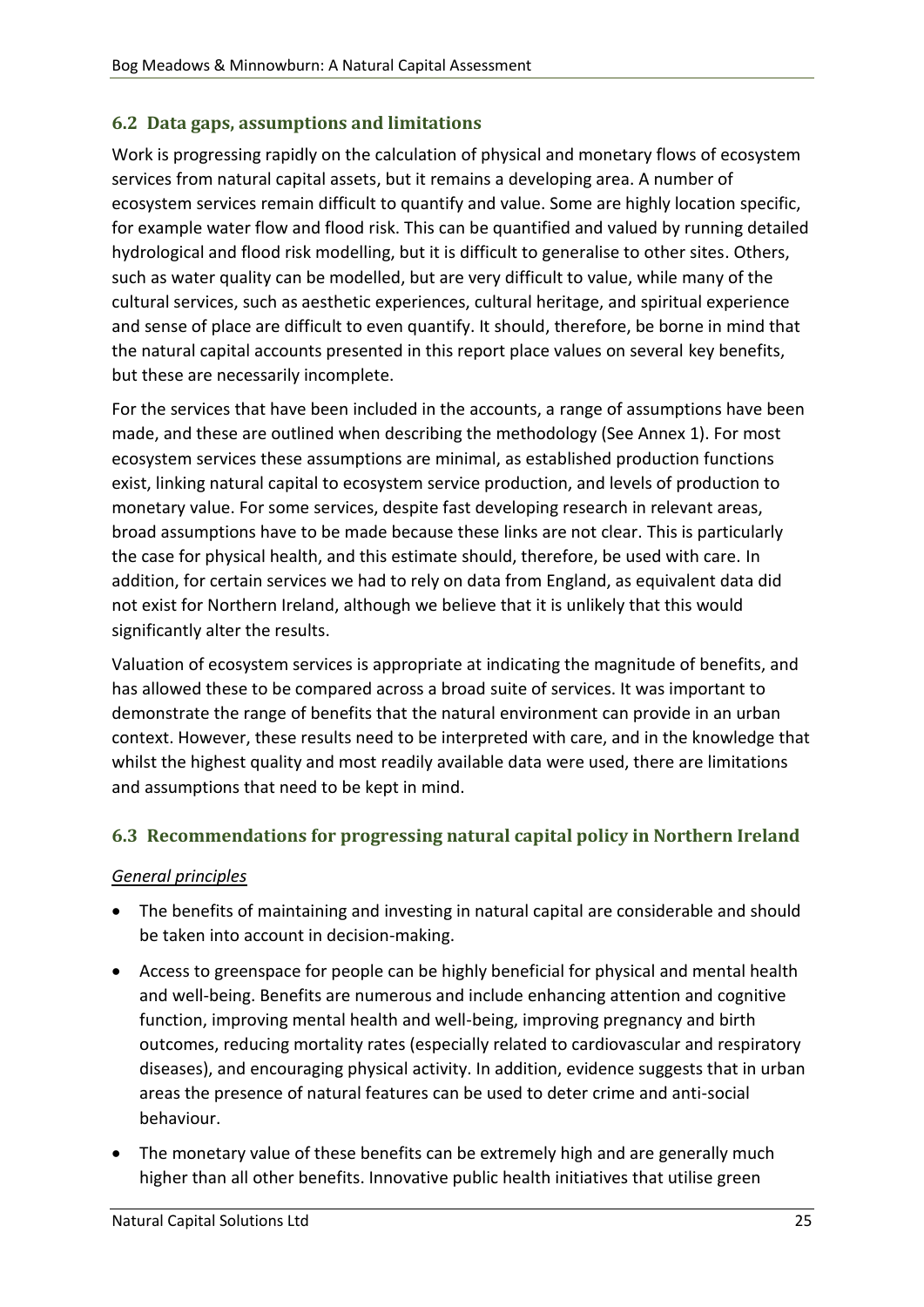infrastructure (e.g. green and social prescribing, walking for health, reducing obesity, tackling air pollution through tree planting) can be promoted and have the potential for considerable cost-savings. Presently only some of the health and well-being benefits of green infrastructure can be given a monetary value, so the full value will be higher still.

- Green infrastructure (GI) can also make important contributions to air quality regulation, climate change mitigation, natural flood risk management, water quality enhancements, local climate amelioration, and noise screening. A full list of benefits is provided in Annex 2 for reference. GI is multi-functional, meaning that an investment focussing on one benefit (e.g. natural flood risk management), can deliver multiple additional benefits, hence offering excellent value for money.
- The location and type of GI should be related to demand, which varies considerably across a city or region. Trees or woodland should be planted close to pollution sources, such as along main roads. Accessible greenspace should be created close to where people live. Mapping the spatial location and distribution of benefits (especially in relation to demand) provides valuable additional information.
- Investing in green infrastructure can help to address issues of social inequality when located within or close to deprived communities, such as around Bog Meadows. Projects should consider both capital works to create and enhance access to greenspaces, and programmes to encourage people from these communities to use their local greenspaces. Projects that encouraged greater use of assets such as Bog Meadow<sup>2</sup> are likely to increase the benefits delivered by the site. If estimates could be calculated of the number of additional visits and visitors predicted to use the site as a result of such activities, it would be possible to use the same natural capital accounting approach described in this report to estimate the net benefits of such projects. It is also possible to combine natural capital approaches with social impact assessment to fully appraise the social, environmental and economic impact of such projects.
- Natural capital approaches, including quantifying, mapping, and valuing the supply and demand of benefits, can now be used to assess the benefits provided by greenspaces, and also to determine the potential impact of proposals and plans. Natural capital accounting can be used to compare benefits to costs. Such approaches are being actively promoted by UK policymakers. Natural capital (and environmental) net gain is being pursued as an objective for all new developments in England (promoted by the UK Government's 25 Year Environment Plan) and comparable policies would bring similar advantages for Northern Ireland.

#### *Specific recommendation for Northern Ireland*

• Develop a new policy framework to encourage the wider use of natural capital approaches, including assessment and accounting (as described above), and require it

**.** 

<sup>&</sup>lt;sup>2</sup> Some suggestions provided by Ulster Wildlife to encourage greater use of Bog Meadows include having a permanent post on site offering green prescription activities, employability training through involvement in outdoor skills, activities such as nature tots, and reminiscing for the elderly.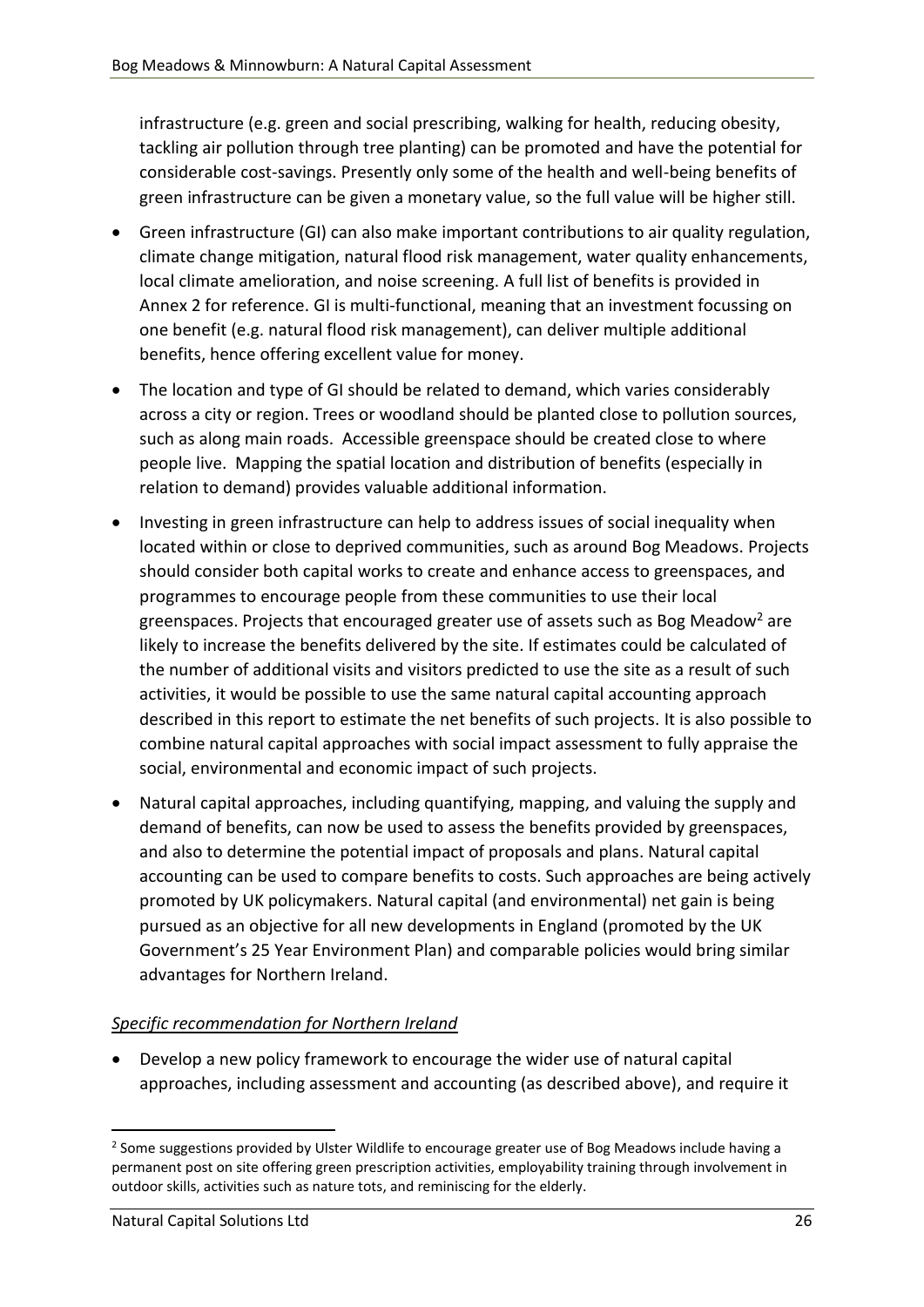for all major development and investment decisions in Northern Ireland. Natural capital approaches should be integrated into Strategic Planning, Local Development Plans and Environmental Impact Assessments (EIAs) as an integral component of decision making. It can be applied to the development sector through the Local Development Plan process and should be written into planning requirements, perhaps as part of the environmental statement or design and access statement for major developments. Natural capital accounting should also be encouraged at a business level in the private sector, as part of reporting duties. This is an area that is receiving much attention through, for example, the Natural Capital Coalition and their Natural Capital Protocol.

- Enact a natural capital and biodiversity net gain policy, so that all new developments and investments have to achieve net benefit for people and the environment. The policy should be introduced at national level, but applied at local government level. This could be accompanied by an offsetting approach, whereby if it was not possible to achieve net gain on-site, investments in natural capital would be required elsewhere. Environmental NGOs (or others) could have a number of projects in preparation, where costs and benefits have been calculated, to receive funding. This could be a valuable way to increase funding for both enhancement projects at existing sites and to fund new sites.
- Undertake natural capital accounting at a range of sites across NI. This would highlight the benefits of the natural environment to decision makers, across a broad array of locations. This should also be accompanied by mapping the supply and demand for ecosystem services using a Geographic Information System (GIS), as this is able to reveal a much greater depth and breadth of information. Mapping can be completed at a city or local authority scale to demonstrate hotspots and coldspots for ecosystem service delivery, identify areas of high demand where natural capital (or access to natural capital) should be improved, areas that should be protected, and areas that would be most suitable for development.
- Linked to the above, habitat opportunity mapping would be a useful land use planning tool if applied to parts of NI. Habitat opportunity mapping is a GIS based approach used to identify potential areas for the expansion of key habitats. It aims to identify possible locations where new habitat can be created that will be able to deliver particular benefits, whilst taking certain constraints into account. For example, opportunities can be mapped to enhance biodiversity, to reduce surface water runoff, to reduce soil erosion and improve water quality, to ameliorate air pollution, and to increase access to natural greenspace. Maps can also be combined to highlight areas that could deliver multiple benefits.
- Develop natural capital investment strategies or plans for strategic locations across NI, to establish and present the business case for investing in natural capital. These highlight the current stock and value of natural capital, identify opportunities for habitat creation / restoration, measure costs (capital and operational expenditure) and benefits of this work in monetary terms, present the case for investment and identify investment vehicles. The end product is a prospectus that can be presented to businesses and other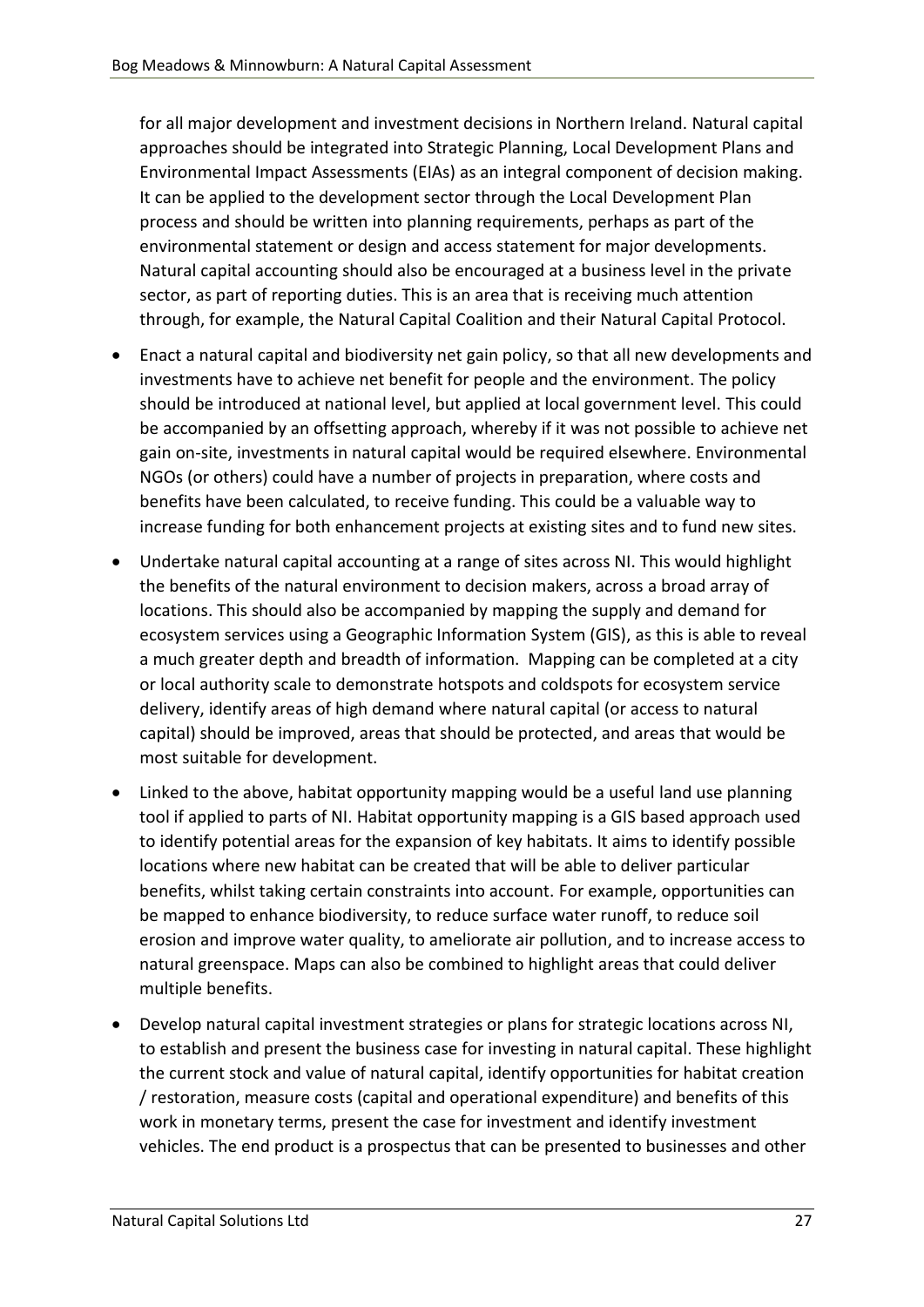interested parties. Natural capital investment strategies would probably work best if developed at local government level, taking into account local priorities and plans.

• Collect data on the recreational use of greenspaces and its impact on health and wellbeing. In particular, a survey such as England's Monitor of Engagement with the Natural Environment (MENE) or Scotland's People and Nature Survey (SPANS), which collect a range of data on people's interactions with the natural environment, would be beneficial. This would collect data on how frequently people use greenspaces, the distances that they travel, the proportion of visits that meet activity guidelines, and numerous other factors.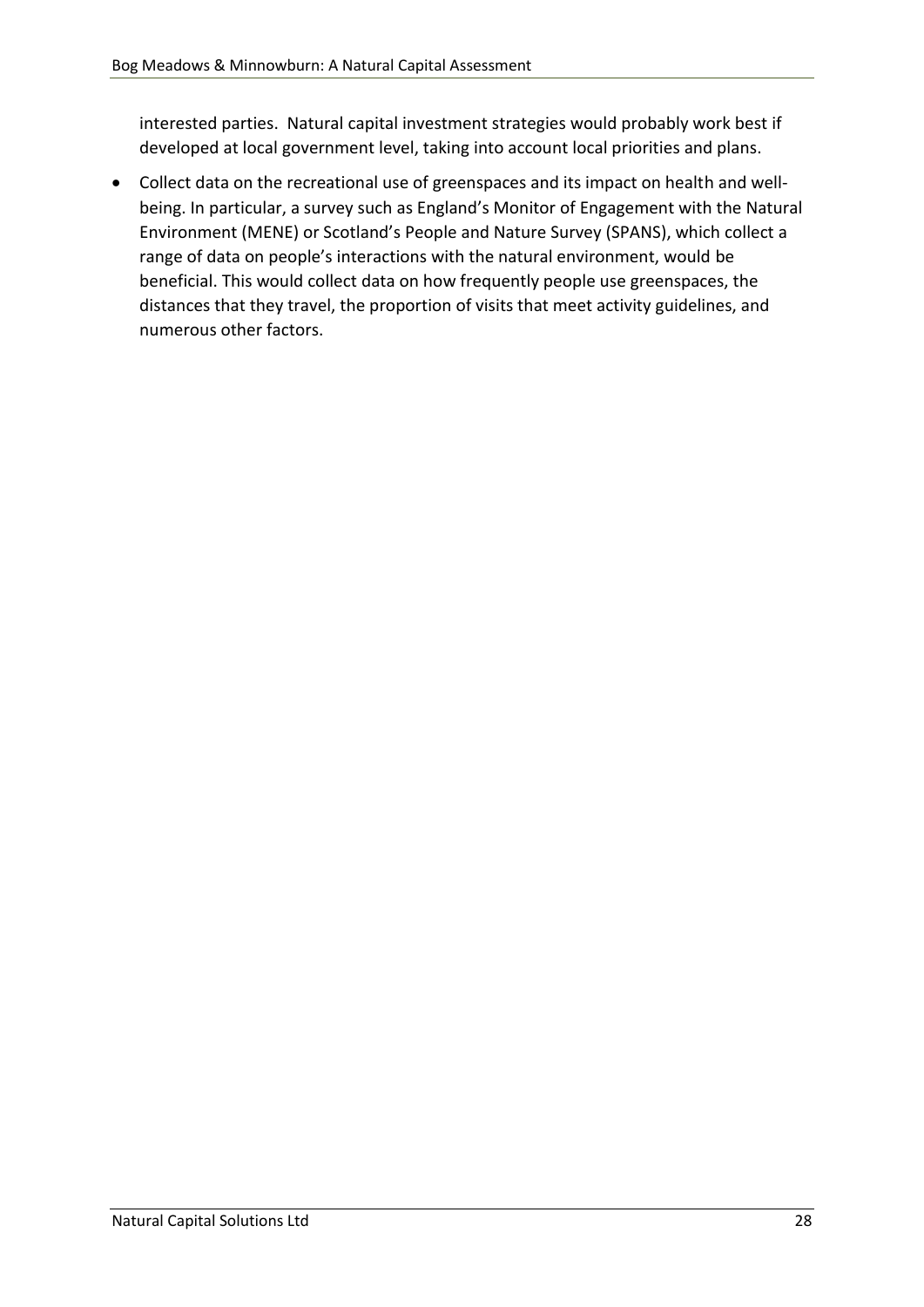## <span id="page-28-0"></span>**References**

- ABC (2015) The Agricultural Budgeting and Costing Book. 81st edition, Agro Business Consultants Ltd.
- BEIS (2017) Valuation of energy use and greenhouse gas, supplementary guidance to the HM Treasury Green Book on Appraisal and Evaluation in Central Government.
- Binner, A., Smith, G., Bateman, I., Day, B., Agarwala, M. and Harwood, A. (2017) Valuing the social and environmental contribution of woodlands and trees in England, Scotland and Wales. Forestry Commission Research Report. Forestry Commission, Edinburgh. i–iv + 1–112pp.
- Cantarello, E., Newton, A.C. & Hill, R.A. (2011) Potential effects of future land-use change on regional carbon stocks in the UK. *Environment Science & Policy*, 14, 50-52.
- DAERA (2016) Report on the implementation of the 2015 Northern Ireland Biodiversity Strategy 'Valuing Nature'. Department of Agriculture, Environment and Rural Affairs.
- DAERA (2018) Northern Ireland Air, air quality in Northern Ireland. Air quality data archive. http://www.airqualityni.co.uk/
- Defra (2015) Modelling of Ambient Air Quality (MAAQ) https://uk-air.defra.gov.uk/data/pcm-data.
- Defra (2015) Air quality economic analysis. Damage costs by location and source. https://www.gov.uk/government/uploads/system/uploads/attachment\_data/file/460398/airquality-econanalysis-damagecost.pdf
- Defra/EA (2004) Annex A: Preliminary guidance on the use of benefits transfer for riverine recreation and angling and coastal recreation. R&D Project Record FD2013/PR2.
- DOENI (2015a) Valuing nature a biodiversity strategy for Northern Ireland to 2020. Department of the Environment Northern Ireland.
- DOENI (2015b) Strategic Planning Policy Statement for Northern Ireland (SPPS): Planning for Sustainable Development. Department of the Environment Northern Ireland.
- Eftec, RSPB and PwC (2015) Developing Corporate Natural Capital Accounts: Guidelines. Report for the Natural Capital Committee.
- Forestry Commission (2016) Timber price indices. Data to March 2017.
- HM Treasury (2018) The Green Book. Central government guidance on appraisal and evaluation, version 3. London.
- MA (2005) *Ecosystems and Human Well-being: Synthesis*. Island Press, Washington DC.
- Natural Capital Committee (2014) Towards a Framework for Measuring and Defining changes in Natural Capital, Natural Capital Committee Working Paper, Number 1.
- Natural Capital Committee (2017) *How to do it: a natural capital workbook*. Version 1.
- ONS (2014) UK natural capital initial and partial monetary estimates. UK.
- ONS (2016) Annex 1: Background and methods for experimental pollution removal estimates. UK National Accounts.

https://www.ons.gov.uk/economy/environmentalaccounts/methodologies/annex1backgroundan dmethodsforexperimentalpollutionremovalestimates.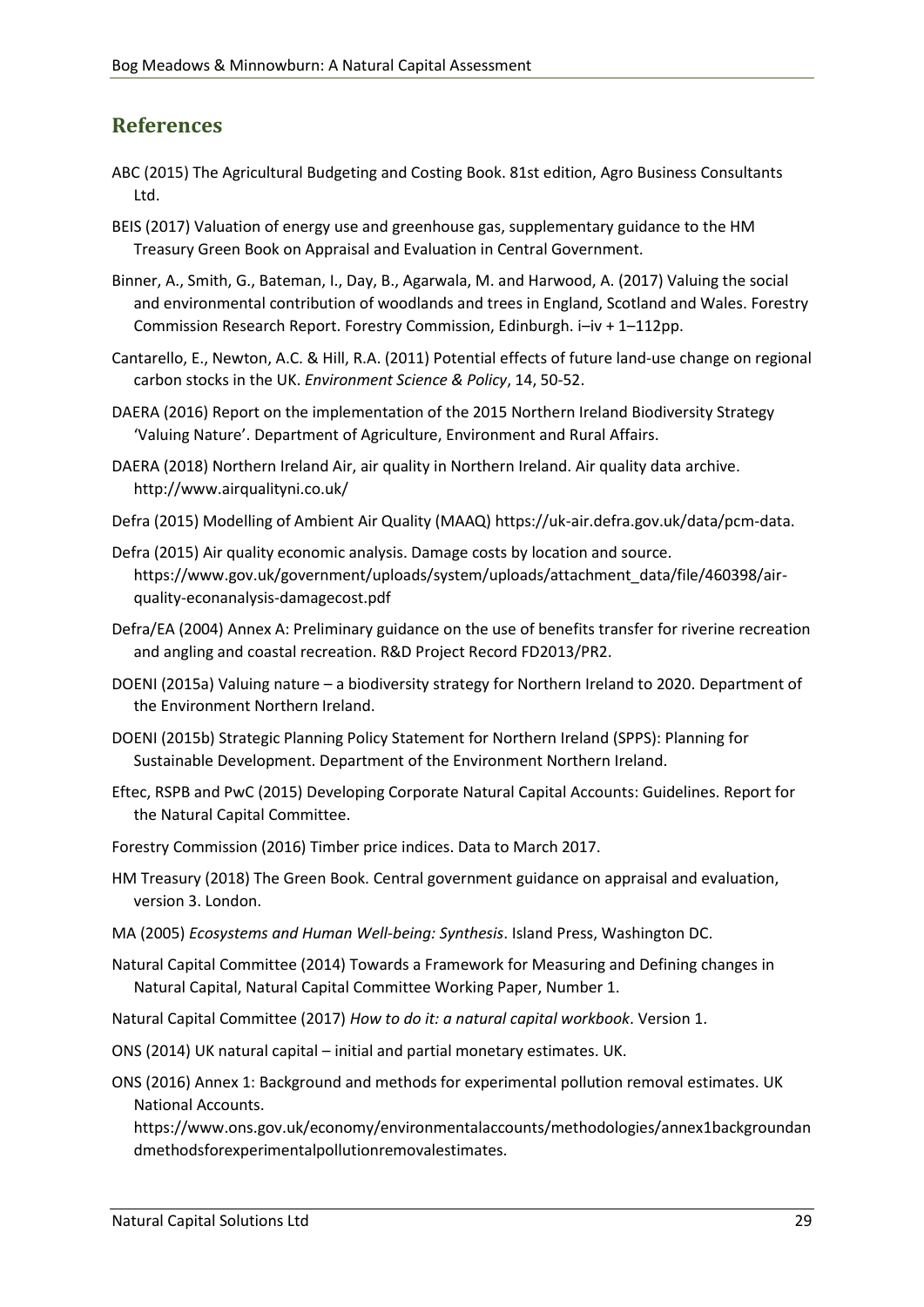ONS (2017) Principles of Natural Capital Accounting.

https://www.ons.gov.uk/economy/environmentalaccounts/methodologies/principlesofnaturalca pitalaccounting.

- Powe, N., A., & Willis, K.G. (2004) Mortality and morbidity benefits of air pollution (SO2 and PM10) absorption attributable to woodland in Britain. *Journal of Environmental Management,* 70, 119- 128.
- White, M.P., Elliot, L.R., Taylor, T., Wheeler, B.W., Spencer, A., Bone, A., Depledge, M.H. & Fleming L.E. (2016) Recreational physical activity in natural environments and implications for health: A population based cross-sectional study in England. *Preventative Medicine,* 91,383-388.
- Woodland Carbon Code (2012a). Carbon Lookup Tables V1.5, Forestry Commission. http://www.forestry.gov.uk/forestry/infd-8jue9t.
- Woodland Carbon Code (2012b). Estimating woodland carbon sequestration from the Carbon Lookup Tables, Version 1.4, Forestry Commission. http://www.forestry.gov.uk/forestry/infd-8jue9t.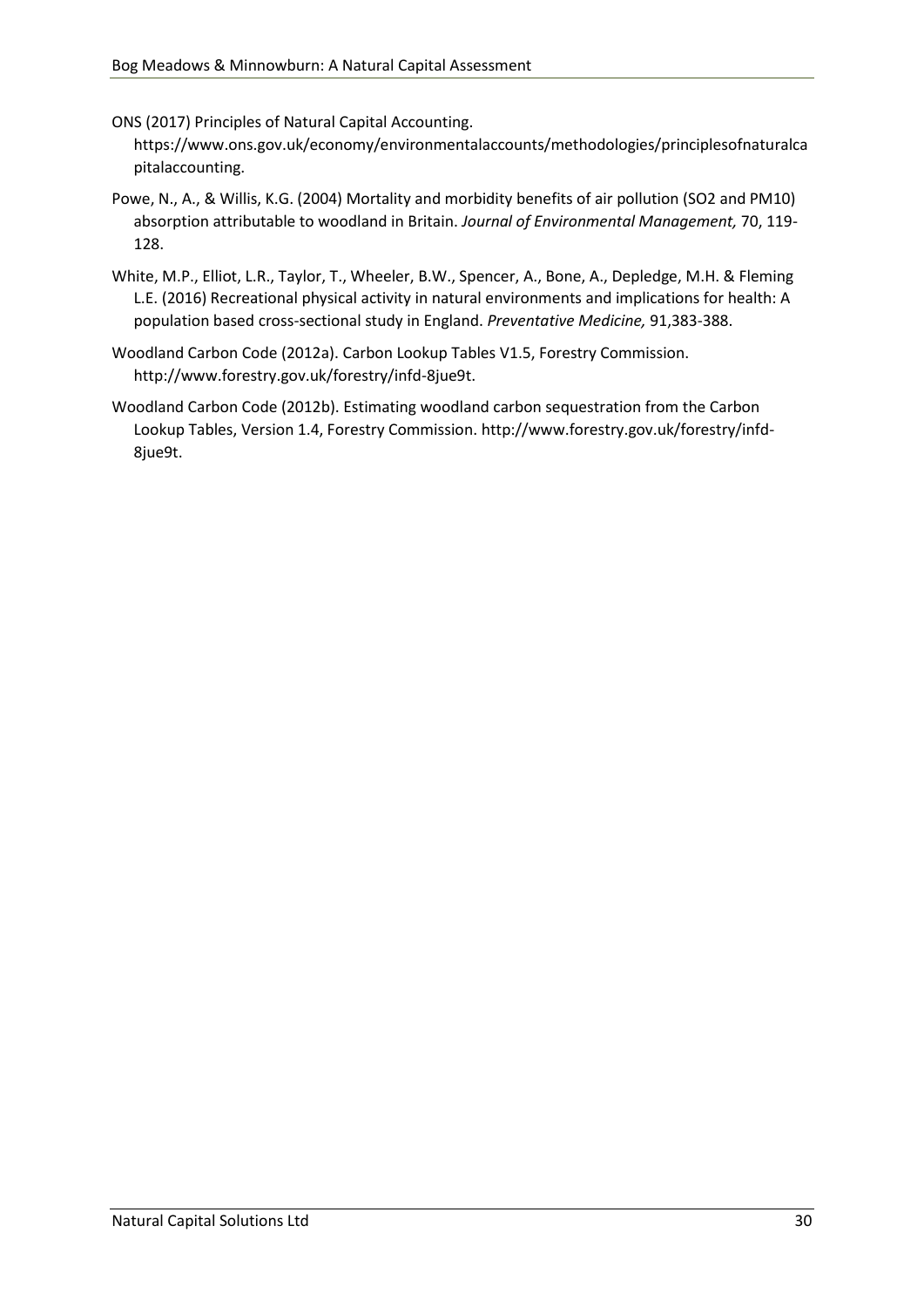# <span id="page-30-0"></span>**Annex 1: Methodology**

This annex provides detailed information regarding the methods used to develop the Natural Capital Accounts for Bog Meadows and Minnowburn, including sources of data and assumptions made. The methods used to determine physical and monetary flows for each ecosystem service are described in turn.

## **A1.1 Carbon sequestration & storage**

Carbon sequestration from woodland areas were calculated following the UK Woodland Carbon Code methodology and look-up tables (Woodland Carbon Code 2012a,b). Values for hedgerows and scrub were calculated at 50% of the storage capacity of broadleaf woodland. The sequestration rates were averaged over a 60 year period for coniferous tree species and 100 years for deciduous species (these being the time periods after which they are typically harvested). The average annual sequestration rates were then multiplied by the area of each woodland type and added together to give the total sequestration estimate for woodland at the site.

Monetary flows were calculated using the government's non-traded central carbon price (£66 per tonne) in 2018 prices (BEIS 2017). We use the non-traded carbon price because it is a better reflection of the 'real' value of carbon sequestration if it were to be exchanged, than market prices. Using the latter reflects the current institutional set up of carbon markets, rather than the true value of carbon sequestration.

The present value (PV) of the ability of the woodland to sequester carbon into the future was calculated over a 50 year period, using the discount rates suggested in HM Treasury (2018), and the formula within ONS (2016). We used the predicted carbon prices for the next 50 years to account for change over time in the value of this service and assumed that the area of woodland remains static.

Site carbon stocks were calculated using average carbon storage values for different landuse types taken from a review of a large number of previous studies in the scientific literature (Cantarello et al. 2011). This combines the carbon storage in the vegetation and the top 30 cm of soil. These carbon storage values are then multiplied by the areas of each land-use type at the site to give the total amount of carbon storage. Carbon storage was calculated for all habitat types except for open/standing water (assumed to have zero carbon and are therefore not considered in carbon accounting (Cantarello et al. 2011)). Note that natural capital accounting is concerned with the flow of ecosystem services (i.e. the accrued benefits over a period of time), whereas carbon in vegetation and soil is a stock (i.e. a quantity of resource measurable at a fixed point of time). Incorporating the two approaches in the same set of accounts would be misleading, therefore we have not provided a monetary value for carbon stocks, it is simply presented as a physical amount as a point of interest. Carbon sequestration is a flow, as it is measuring the uptake of carbon over a period of time, and hence is included in the accounts.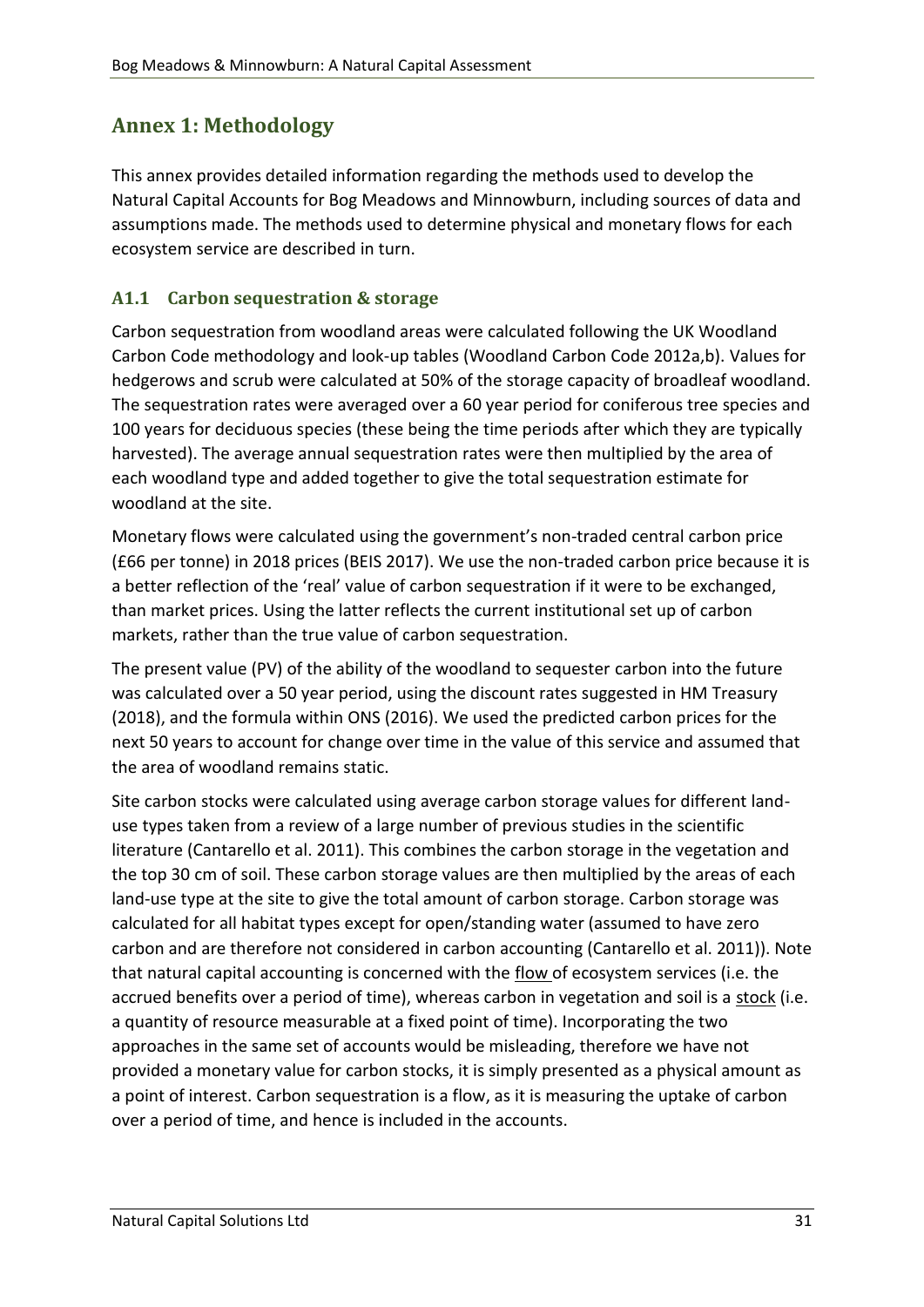## **A1.2 Timber/woodfuel production**

Annual physical flows of timber/woodfuel production were calculated in terms of overall yield, by multiplying the yield class of the different species by the area of each woodland type. Where yield classes were not known, the average yield class for the species of interest was used. The monetary flows for the woodland areas were calculated by multiplying the yield by the standing price of timber or woodfuel. The average price for softwood in 2017 was taken from the Forestry Commissions Coniferous Standing Sales Price Index (Forestry Commission 2017) and inflated to 2018 prices (£20.17). The price for broadleaved timber in 2015 ranged from £15 to high quality timber reaching £250 per m<sup>3</sup> standing (ABC 2015). As the sites are not being managed as commercial forestry, we have assumed that most output would be in the form of fuelwood and hence use the lower price inflated to 2018 value (£15.80). The present/asset value of the ability of the woodland created to provide timber into the future was calculated over a 50 year period, as outlined in Section A1.1 above. It was assumed that the management and extraction rate does not change over time and that the area of woodland remains static. The unit price is also assumed to be constant.

#### **A1.3 Air quality regulation**

We measured the ability of the vegetation at the sites to absorb two key pollutants, particulate matter  $\leq 10 \mu m$  in diameter (PM<sub>10</sub>) and sulphur dioxide (SO<sub>2</sub>). Quantifying the physical flow of the air quality regulation service provided by the woodland and grassland was based on the absorption calculation in Powe & Willis (2004) and the method in ONS (2016). Scrub and hedgerow were calculated as having half the absorption capacity of deciduous woodland. The deposition rates for  $PM_{10}$  and  $SO_2$  in coniferous woodland, deciduous woodland and grassland were taken from Powe & Willis (2004). Average background pollution concentrations for  $PM_{10}$  were calculated using Defra data (Modelling of Ambient Air Quality 2015). Data from 2015 (the most recent year available at the time of analysis) for Belfast City Council was used for Bog Meadows, and Lisburn City and Castereeagh District Council for Minnowburn. DEFRA background maps were not available for SO<sup>2</sup> and so data from DAERA's air quality data archive (DAERA 2018) were used instead. We took a three year average (2014-2016) of  $SO<sub>2</sub>$  concentrations from monitoring stations in close proximity to each site (Belfast Centre for Bog Meadows and Lisburn Dunmurry Seymour Hill for Minnowburn). These data are likely to be higher than the equivalent background concentrations more commonly used for air quality regulation analyses, hence the  $SO<sub>2</sub>$  regulation capacity and value at Bog Meadows and Minnowburn may be a slight overestimate. SO<sub>2</sub> concentrations were, however, very low and so this will have minimal impact on the overall natural capital balance sheet for the sites.

The surface area index of coniferous and deciduous woodlands in on-leaf and off-leaf periods was taken from Powe & Willis (2004). Japanese larch was considered as deciduous for the purpose of these calculations. The proportion of dry days (rainfall <1mm) for Northern Ireland was estimated using MET office regional value data (<http://www.metoffice.gov.uk/climate/uk/summaries/datasets>). Data from 2015 was used for  $PM_{10}$  calculations and the average across 2014-2016 for SO<sub>2</sub> calculations to match the years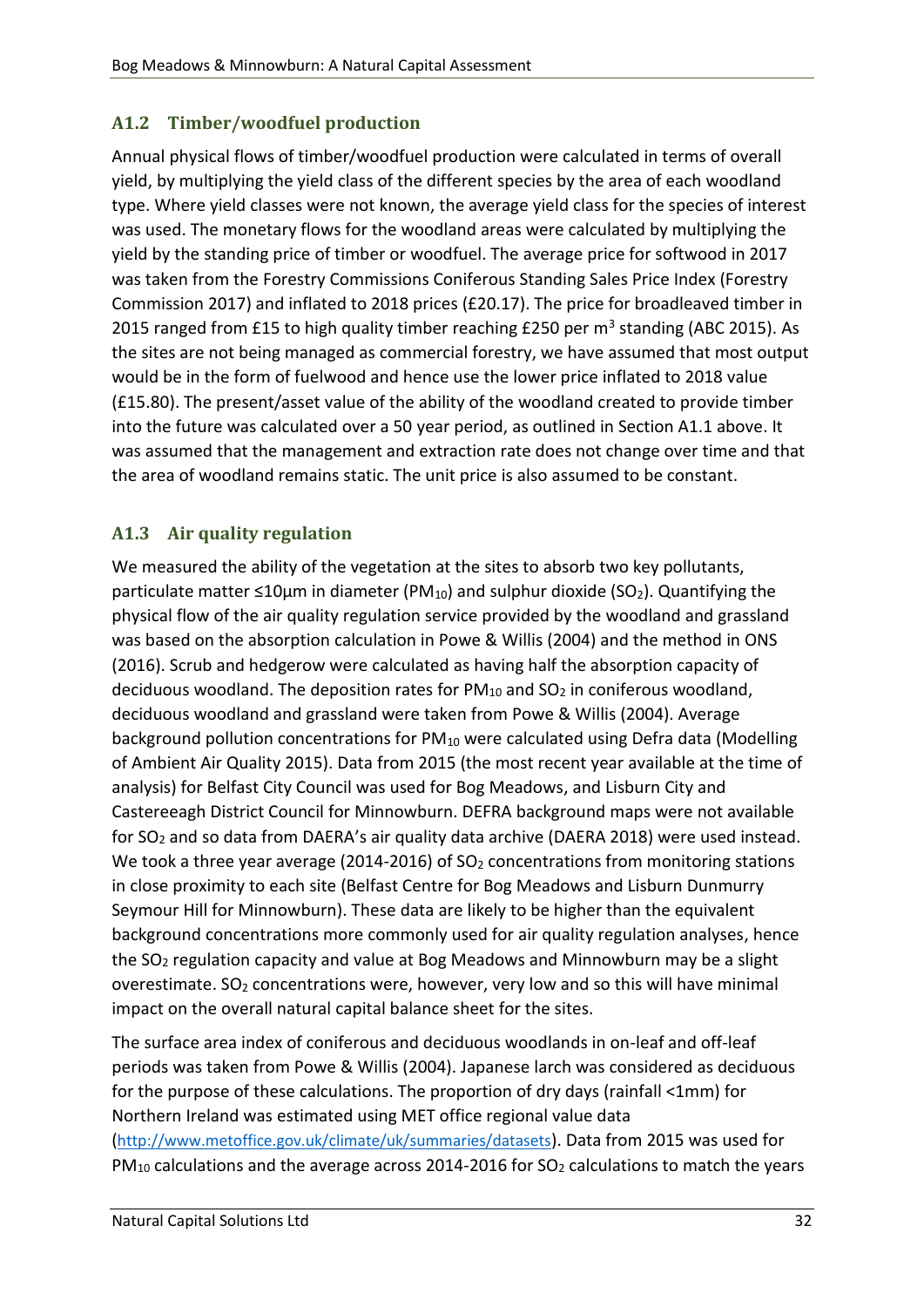of the pollutant concentration data. The proportion of on-leaf relative to off-leaf days was estimated at the UK level using the average number of bare leaf days for five of the most common broadleaf tree species (ash, beech, horse chestnut, oak, silver birch) in the UK using the Woodland Trust data averages tool

(http://www.naturescalendar.org.uk/findings/dataaverages.htm).

The air quality regulation service was valued using guidance from Defra that provides estimates of the damage costs per tonne of emissions across the UK (Defra 2015). These are social damage costs based on avoided mortality and morbidity. Therefore, it was assumed that the value of each tonne of absorbed pollutant by the tree stock was equal to the average damage cost of that pollutant. The average damage cost for  $SO<sub>2</sub>$  across all locations was used (2018 £2060). The PM<sub>10</sub> damage cost estimates depend on the location (urban size or rural) and source of pollution. Bog Meadows was classed as urban large (with an associated damage cost of £88,785 2018) and Minnowburn as urban small (£44,085 2018) to reflect its peri-urban location. It was assumed that the rate of absorption and damage cost of PM<sub>10</sub> and SO<sub>2</sub> would be constant over time, as well as the areas of habitat for the present value calculations over time.

## **A1.4 Agricultural production**

The physical annual flow of agricultural production at the sites was measured as the area of land used for grazing. The monetary value of agricultural production was calculated based on Net Farm Income minus the income received from the Basic Farm Payment. Net Farm Income (NFI), the return to farm operators once all expenses have been deducted, were obtained from DAERA's Farm Business Survey for the main types of agricultural land use and farming systems in the Belfast area, namely lowland cattle farms for Minnowburn, and Less Favoured Area cattle farms for Bog Meadows (to reflect the low productivity of this site). This takes into account farm gate prices, to give gross output, and subtracts typical variable costs (e.g. fertilizers, husbandry, feed and forage costs) and fixed costs (labour, machinery, fuel, buildings). Annual NFI estimates were obtained for the period 2011/12 to 2015/16 and were then adjusted to remove the effects of Basic Farm Payments (income support). This gives a return to the land resource itself after deducting all costs associated with production and excluding income support subsidies, although unpaid family labour has not been taken into account.

## **A1.5 Greenhouse gas emissions from agriculture**

Agricultural activities release  $CO<sub>2</sub>$  and other greenhouse gasses such as methane and NO<sub>2</sub> into the atmosphere, with emissions highly variable depending on the type of farming practices employed. These emissions can therefore negate the benefits obtained through carbon sequestration of habitats within a site.

The greenhouse gas emissions of the sites were calculated by multiplying area (i.e. grazing type e.g. rough grazing/permanent pasture) and numbers of livestock by emissions figures for each grassland and livestock type in Bateman et al. (2013). These emission figures are based on three types of agricultural emissions: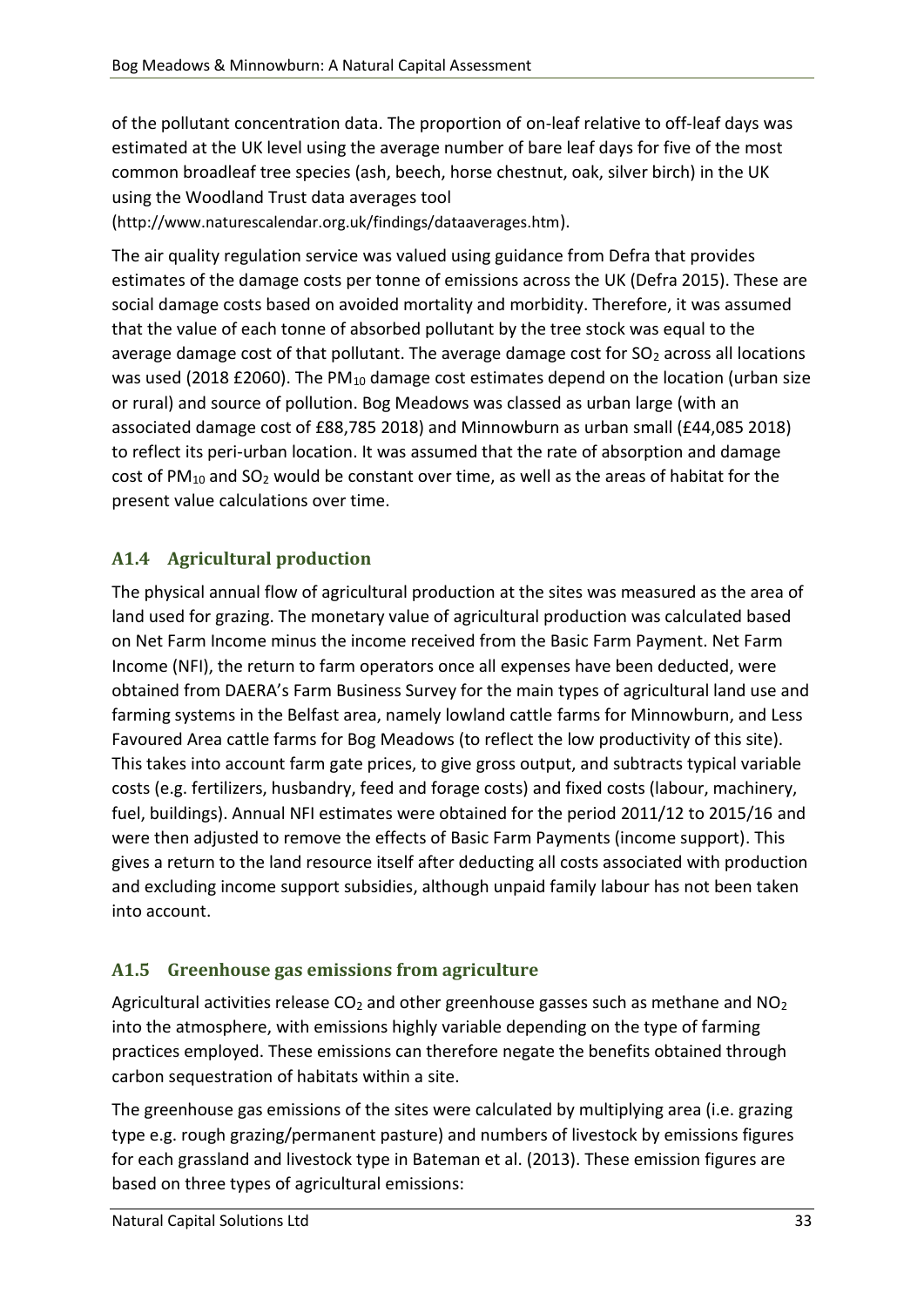- 1. Emissions from typical farming practices (e.g. tillage, sowing, spraying, harvesting, and the production, storage and transportation of fertilizers and pesticides)
- 2. Emissions of N2O from fertilizers
- 3. Emissions of  $N_2O$  and methane from livestock, caused by enteric fermentation and the production of manure

Grassland was classed as rough grazing at Bog Meadows (associated with zero greenhouse gas emissions) and permanent grassland at Minnowburn (emissions of 1.24 tCO<sub>2</sub>e/ha). The total physical flow of greenhouse gas emissions was calculated by adding crop type and livestock emissions (in tCO2e). These were monetised using the BEIS (2017) non-traded central carbon price (£66 £2018), as described for carbon sequestration in Section A1.1.

## **A1.7 Recreation**

The importance of access to the natural environment is being increasingly recognised. Visits to natural areas have been shown to enhance physical and mental health and well-being, increase social cohesion and contribute greatly to the local economy. There are various methods for calculating the recreational value of a site including, for example, using visitor spend and contribution to the local economy. Given the limited opportunities for spending at either Bog Meadows or Minnowburn we instead use recreational value derived by Sen et al. (2014) from a meta-analysis of just under 300 previous assessments of the value of outdoor recreational visits to different habitat types in Great Britain. The physical flow of the recreation service to sites was calculated as the estimated number of visits from site counter data. The annual monetary flow for recreation was estimated by multiplying the number of visits by the per person per trip recreational value for greenbelt and urban fringe farmlands (£6.19 2018) from Sen et al. (2014). Note that this was derived from studies in Great Britain rather than Northern Ireland, but as Sen et al. (2014) is a meta-analysis of a large number of studies and there is no equivalent data from NI, it was considered an appropriate source to use.

#### **A1.8 Health and well-being**

There is now a growing body of evidence to show the positive effect that the natural environment can have on human health and well-being. Monetising these benefits remains a challenge with mental health in particular lacking a generic measure that is commonly applied, making it very difficult to value at present (Binner et al. 2017). Physical health is more commonly valued, although methods are still being refined. We measured the physical flow of health benefits delivered by the sites, using an approach developed by White et al. (2016) who analysed the implications of recreational physical activity in the natural environment on health in England. The method relies on estimates of visitors to natural environments who meet recommended activity guidelines (based on both duration and intensity of physical activities). These can be translated into Quality Adjusted Life Years (QALYs) scores, with 30 minutes of moderate to intense physical activity (if taken 52 weeks a year) being equal to 0.0107 of a QALY. QALY scores have an associated monetary value through estimated savings in health care costs. We are, therefore, able to value this physical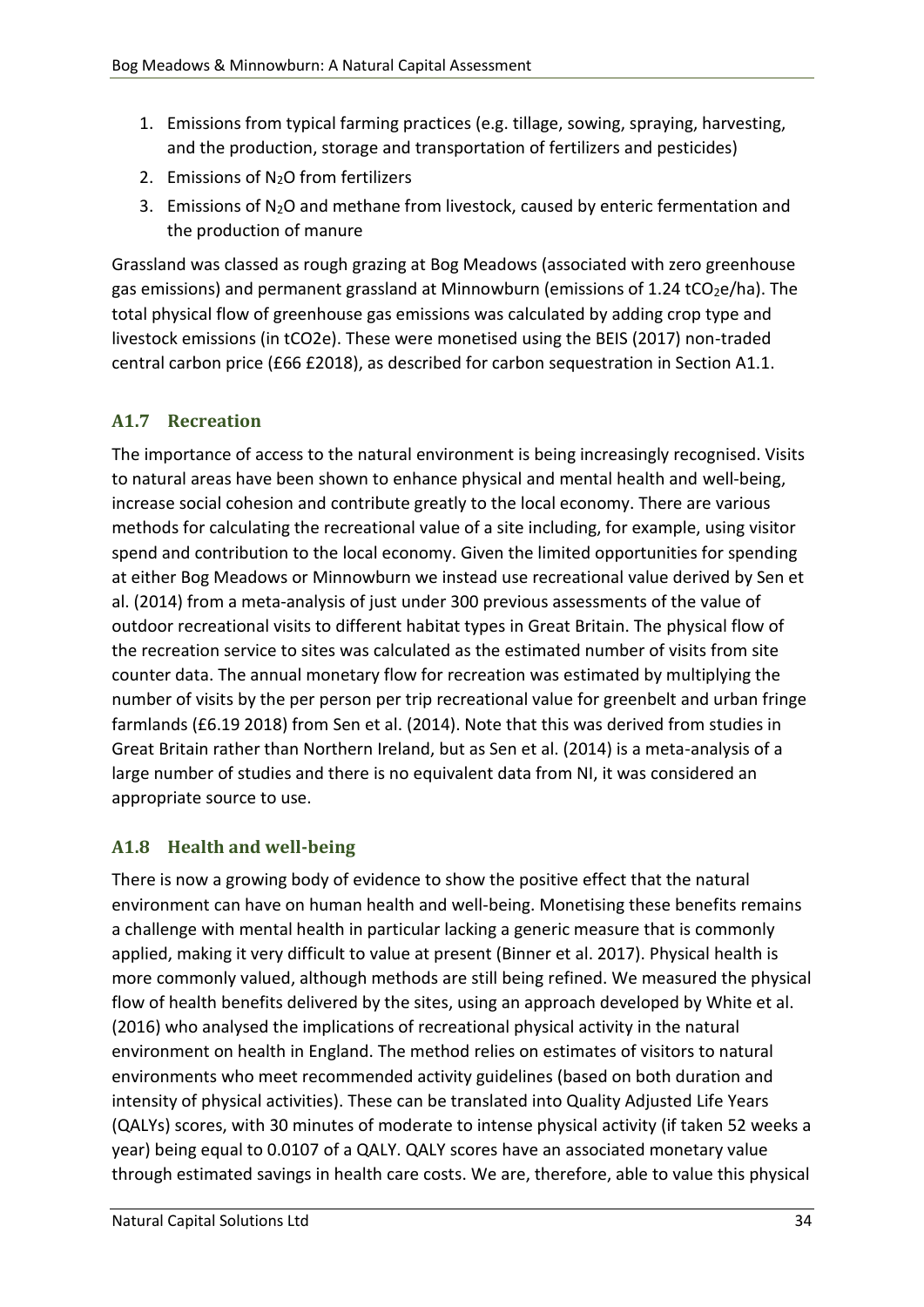health benefit by calculating the total number of QALYs from active visits to sites that meet guidelines, and multiplying this by the QALY value. The social value of one QALY has been estimated to be worth £20,000 (White et al. 2016). Note, however, that the HM Treasury has just (March 2018) published an update to the Green Book (the Government's key guidance document on appraisal and evaluation), in which the value associated with one QALY has been increased to £60,000 (HM Treasury 2018). Given the large monetary benefit that would be assigned if using the higher QALY figure and the large number of assumptions involved in calculating this value, we have taken a conservative approach and used the lower estimate of £20,000, as has been used in previous natural capital assessments. But note, therefore, that the estimates for the value of physical health presented here could be considered to be much higher.

The first step in these calculations was to convert the number of visits to the sites into numbers of visitors (thereby accounting for repeat visits by the same individuals). We followed the DEFRA/EA (2004) guidance, treating Bog Meadows as a local site of upper importance with a predicted visit rate of 27.6 per adult per year and Minnowburn as a honeypot site of mid importance with a predicted visit rate of 17 per adult per year. The total number of visits to each site was divided by the visit rate to give the total number of visitors.

The next step is to determine the number of these visitors who met physical activity guidelines at the two sites. However, no appropriate data is available for Northern Ireland (data is available on the proportion of the overall population of Belfast who meet activity guidelines, but not the proportion who meet these guidelines in greenspace). We subsequently used the proportions of active visits to urban greenspaces that met physical activity guidelines (based on Monitoring Engagement with the Natural Environment data for England), and applied it to both sites to work out estimated number of QALYs and associated monetary value.

The present value (PV) of the ability of sites to deliver physical health benefits into the future was calculated over a 50 year period, using the discount rates suggested in HM Treasury (2018) and the formula within ONS (2016). Discount rates for QALY effects are recommended at 1.5%, declining to 1.29% after 30 years (differing from the 3.5% declining to 3% rates recommended for other service indicators).

A number of assumptions are used in these calculations and the results should therefore be interpreted with caution; it is the ecosystem service with the greatest degree of uncertainty out of all those assessed here. In addition, we have used data from England as no equivalent data is collected from NI.